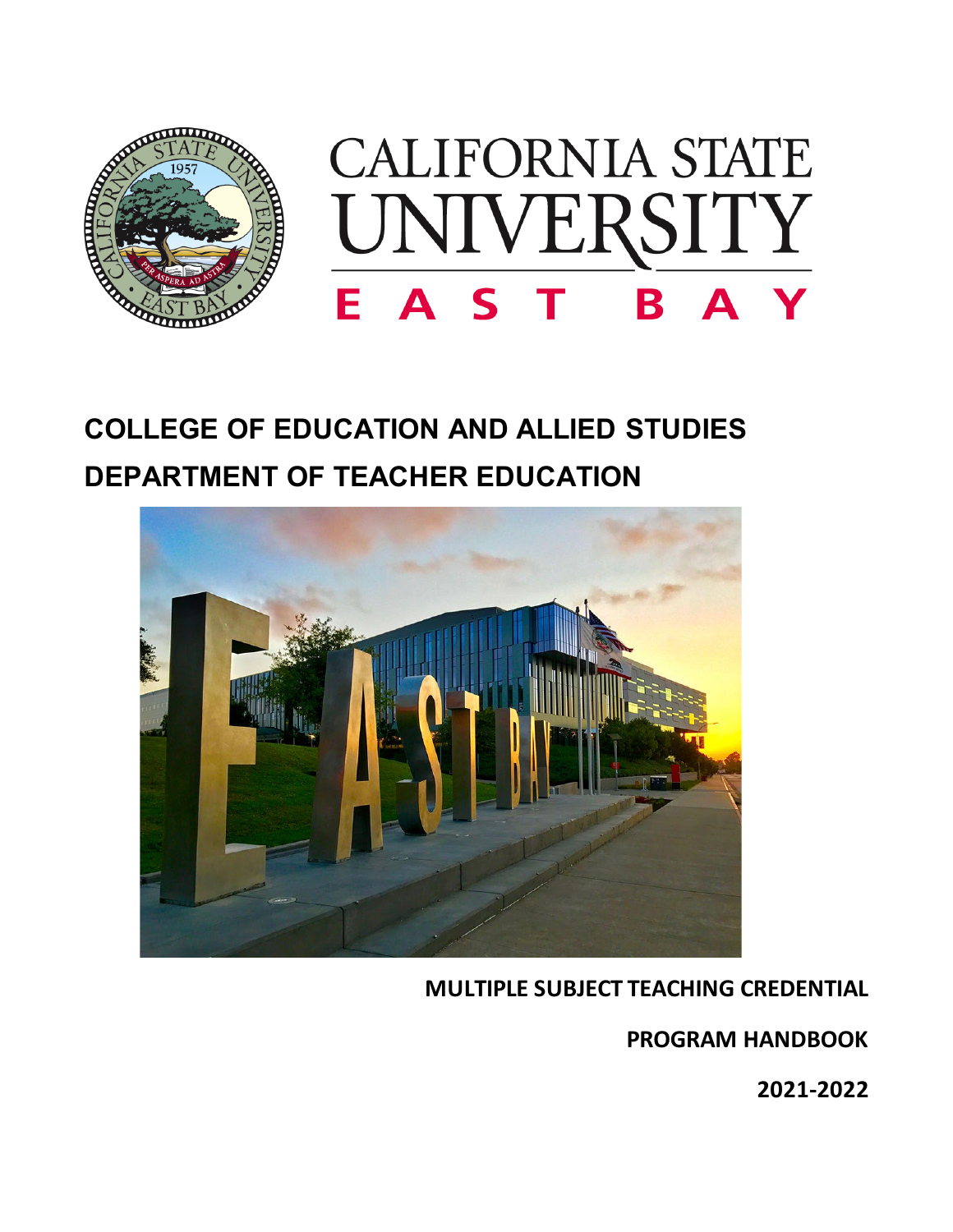# **Table of Contents**

# **CONTENTS**

| 1.0 |  |
|-----|--|
|     |  |
| 2.0 |  |
| 2.1 |  |
| 2.2 |  |
| 2.3 |  |
| 3.0 |  |
| 3.1 |  |
| 3.2 |  |
| 4.0 |  |
| 4.1 |  |
| 4.2 |  |
| 5.0 |  |
| 5.1 |  |
| 5.2 |  |
| 5.3 |  |
| 5.4 |  |
| 5.5 |  |
| 5.6 |  |
| 5.7 |  |
| 5.8 |  |
| 5.9 |  |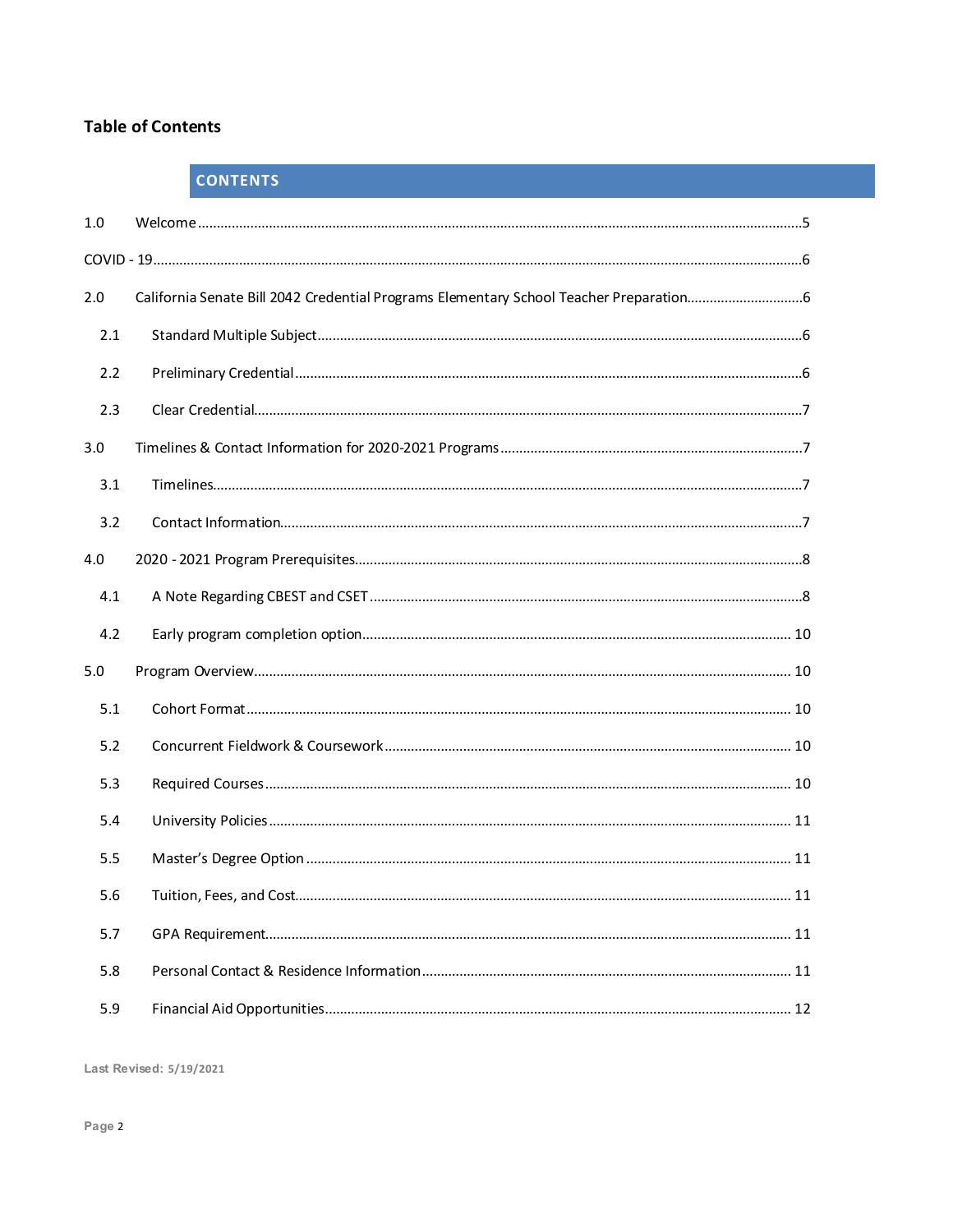| 6.0  |  |  |  |  |  |
|------|--|--|--|--|--|
| 7.0  |  |  |  |  |  |
| 8.0  |  |  |  |  |  |
| 9.0  |  |  |  |  |  |
| 9.1  |  |  |  |  |  |
| 9.2  |  |  |  |  |  |
| 10.0 |  |  |  |  |  |
| 10.1 |  |  |  |  |  |
| 10.2 |  |  |  |  |  |
| 10.3 |  |  |  |  |  |
| 10.4 |  |  |  |  |  |
| 10.5 |  |  |  |  |  |
| 10.6 |  |  |  |  |  |
| 10.7 |  |  |  |  |  |
| 11.0 |  |  |  |  |  |
| 11.1 |  |  |  |  |  |
| 11.2 |  |  |  |  |  |
| 12.0 |  |  |  |  |  |
| 13.0 |  |  |  |  |  |
| 14.0 |  |  |  |  |  |
| 14.1 |  |  |  |  |  |
| 14.2 |  |  |  |  |  |
| 14.3 |  |  |  |  |  |
| 14.4 |  |  |  |  |  |
|      |  |  |  |  |  |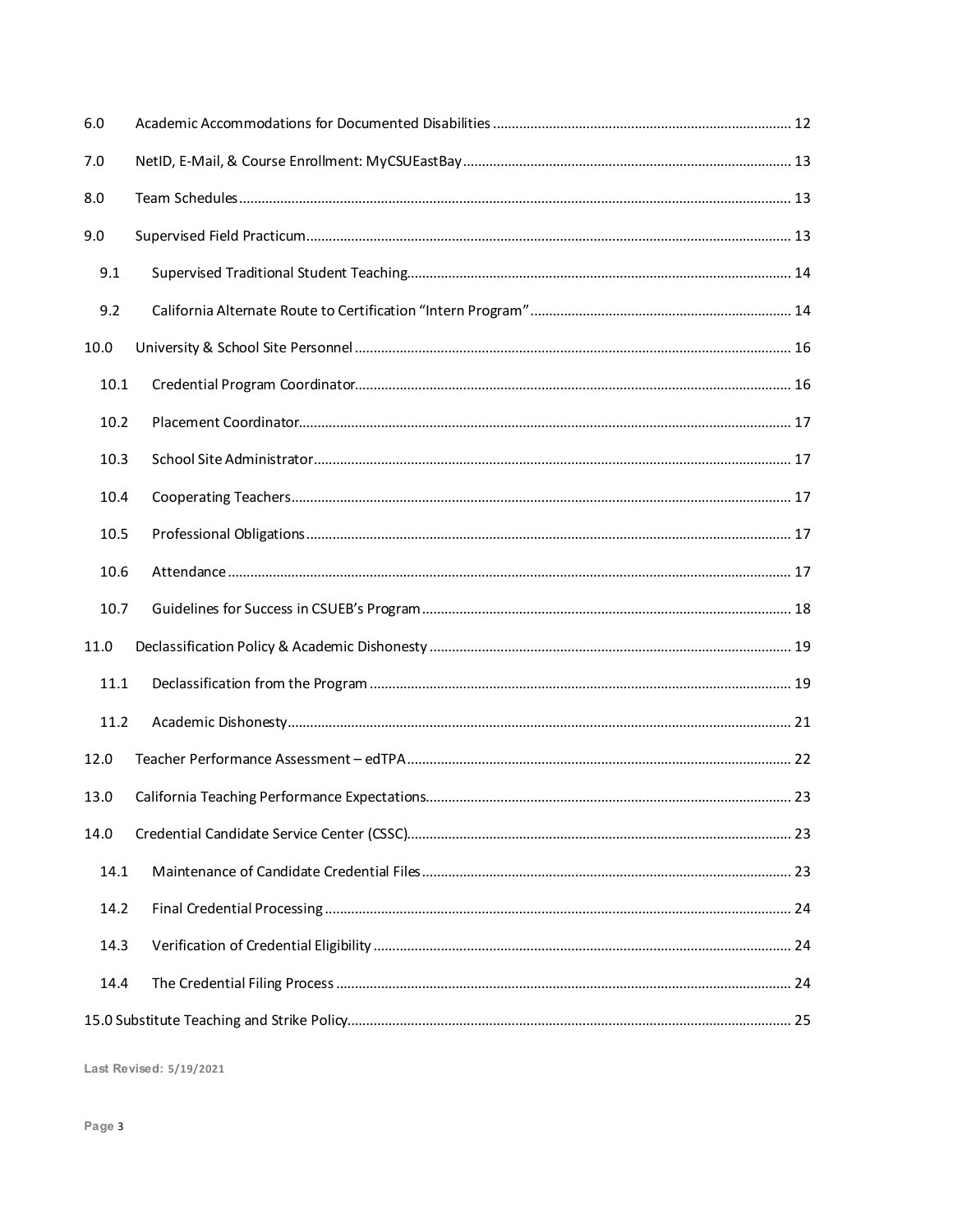**Last Revised: 5/19/2021**

**Page** 4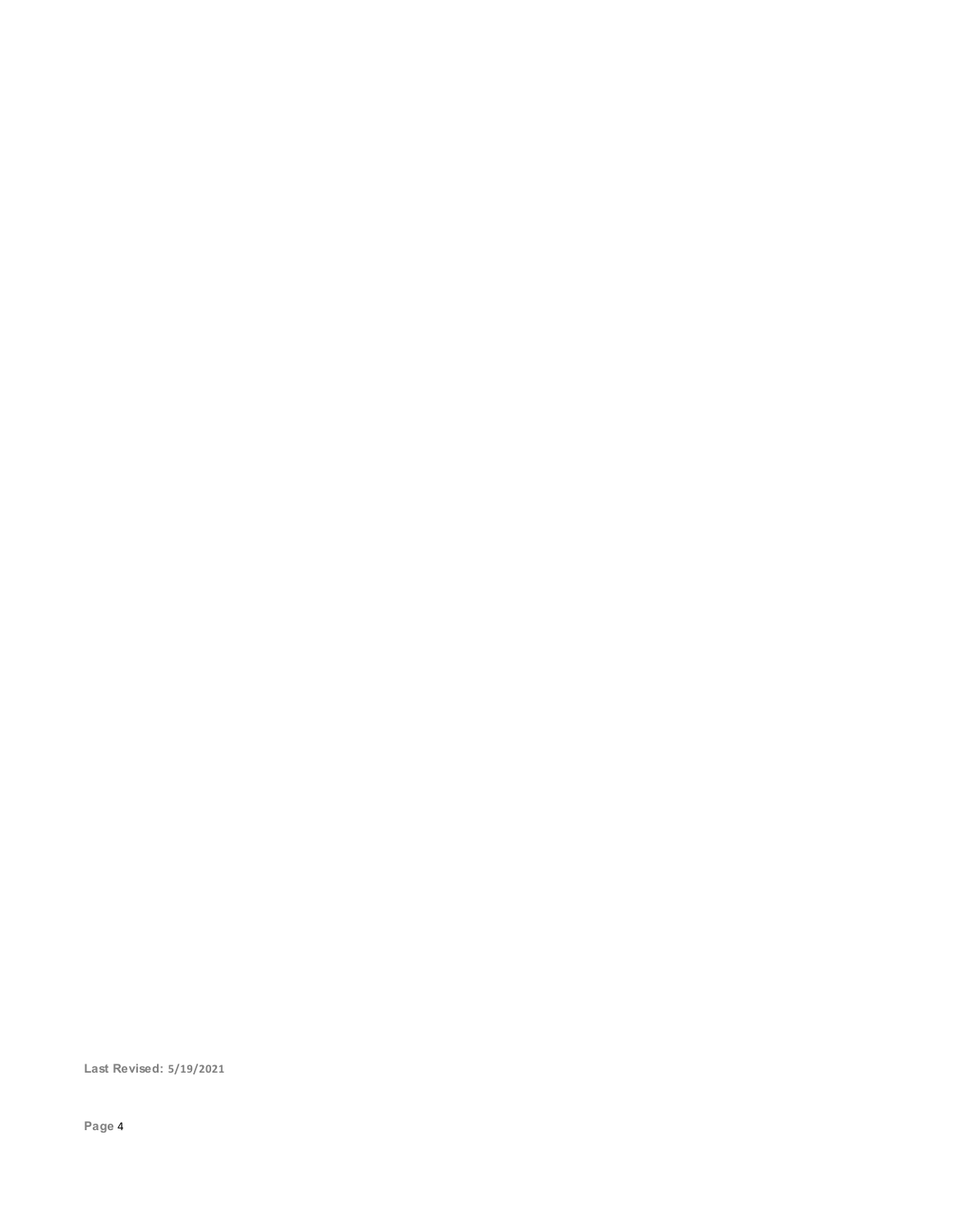# **1.0 WELCOME**

<span id="page-4-0"></span>We are pleased that you have joined our community of learners: credential candidates, school site and university supervisors, school site and district administrators, and the teaching faculty at California State University, East Bay (CSUEB).

As a member of this community, we each have unique expertise to share and responsibilities to fulfill. We hope this handbook will help you better understand your roles and responsibilities in our professional teacher preparation program under California Senate Bill 2042.

Our credential programs assist candidates in becoming reflective, collegial professionals who exercise values of social justice, collaboration, and democracy in education. Over time we hope each candidate will become a leader in her/his educational community and will develop the skills to create a dynamic learning environment and to assess student learning in order to organize subject matter by planning and delivering effective lessons.

Our credential programs are designed to encompass both the practical teaching component (field practicum) and the curriculum component (coursework). These dual experiences provide our candidates with the opportunity to immediately implement methods and strategies. As part of a team that spends the entire program together, candidates receive unparalleled support from peers and from team faculty.

Social justice and democracy are exemplified through the Teacher Education Department (TED) credential and master's degree programs. These ideals permeate not only the coursework and intellectual climate of our programs, but also guide credential candidates' experiences through classroom interaction, written assignments, reading, lectures, team meetings, and field placements.

The following standards are expected of all CSUEB credential candidates:

- 1. A minimum grade point average of 3.0 for all program coursework;
- 2. Use of standard American English;
- 3. Compliance with all statutory requirements of teacher credentialing by the State of California including but not limited to:

A. Possessing all prerequisites including CSET exams or undergraduate degree from a CTC approved program; (CSETs completion date extended in AY 2021-2022) B. Up to date paperwork.

- 4. Basic technology literacy, including;
	- A. Use of GoReact video app;
	- B. Use of Time 2 Track app;
	- C. Use of an e-portfolio;
- 5. Successful teaching experience in the field; and
- 6. Professional behavior at all times.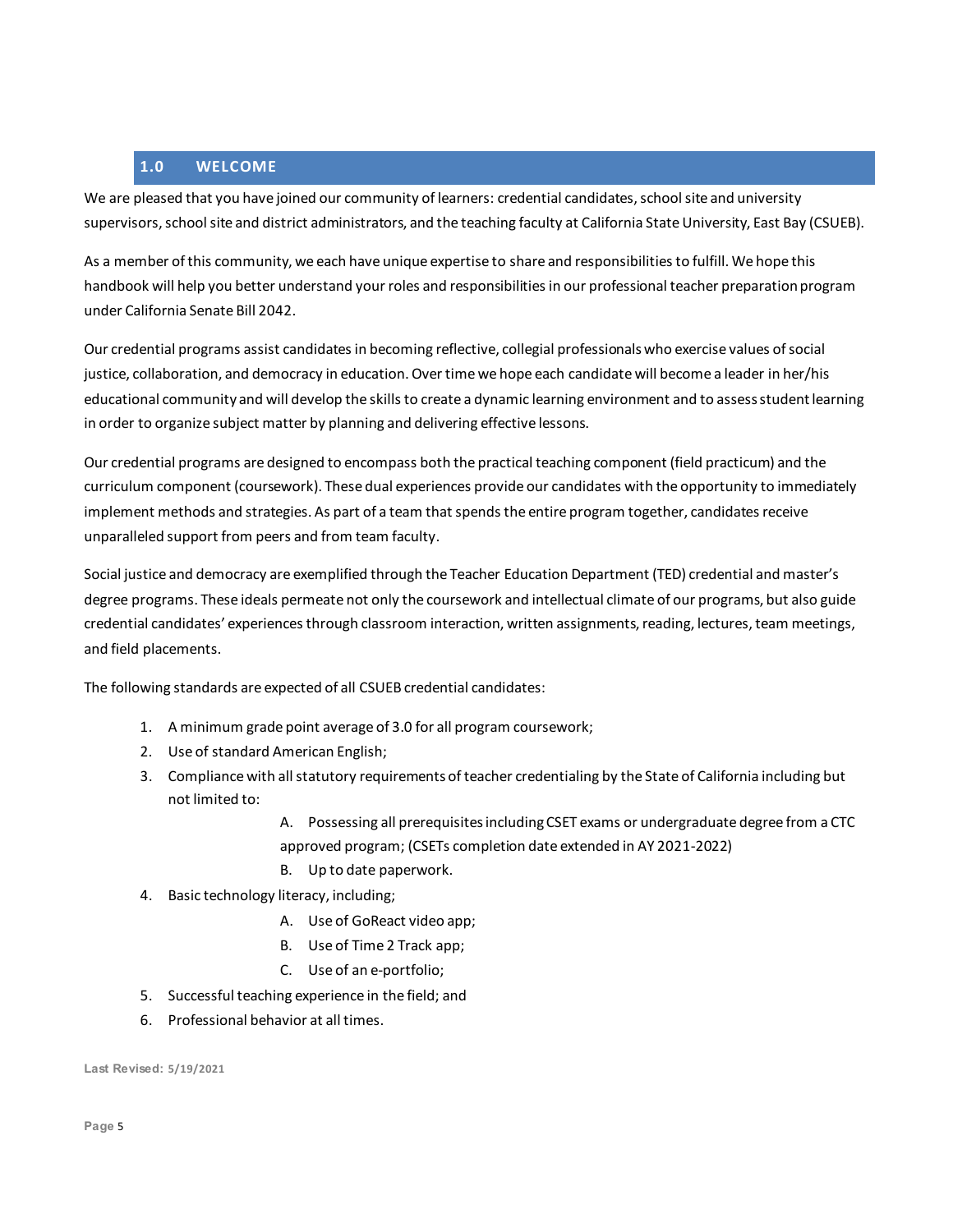Failure to adhere these standards may result in dismissal.

The department is distinguished by accomplished instructors and by graduates who are powerful forces in their communities and trains new teachers in accordance with the California Teacher Performance Expectations (TPEs). Moreover, the credential programs are compliant with the federal and state legislation.

The College of Education and Allied Studies is fully accredited by the CTC (California Commission on Teacher Credentialing).

This handbook is intended to provide an overview of the credential programs and to serve as a resource to candidates, master teachers, university supervisors, and site administrators. Please read this handbook carefully and thoroughly. **Candidates agree to abide by the policies described in this handbook as a condition of participation in the CSUEB Credential Programs.** We look forward to helping you to achieve your career objectives in teaching. Please note that the information in the handbook is subject to change without notice.

<span id="page-5-0"></span>Teacher Education Department Faculty

COVID - 19

Please be aware that some policies and procedures in this handbook may change over the course of your program due to the COVID-19 crisis. We, of course, do not know what will occur and how the regulating agencies at the state level, the university, and schools will react. We do know that the Commission on Teaching Credentialing (CTC), the administration of Cal State East Bay, and the Chancellor's Office of the CSU are acting responsibly, with concern for everyone's health, and with the intention of ensuring student success. The CTC especially has shown great flexibility so that preservice teachers are not slowed in their process.

<span id="page-5-1"></span>We will inform you of policy and procedural changes as they occur. This is a time for flexibility, which may be one of a teacher's most important dispositions.

> CALIFORNIA SENATE BILL 2042 CREDENTIAL PROGRAMS ELEMENTARY SCHOOL TEACHER PREPARATION

#### 1.1 STANDARD MULTIPLE SUBJECT

<span id="page-5-2"></span>This basic credential authorizes one to teach all subjects to a general population of students in a standard self-contained classroom, such as, those in most elementary schools in California.

#### 1.2 PRELIMINARY CREDENTIAL

<span id="page-5-3"></span>This first teaching credential is earned upon completion of the Multiple Subject program. Multiple Subject candidates must also pass the RICA (Reading Instruction Competence Assessment). This preliminary credential is valid only for five years. The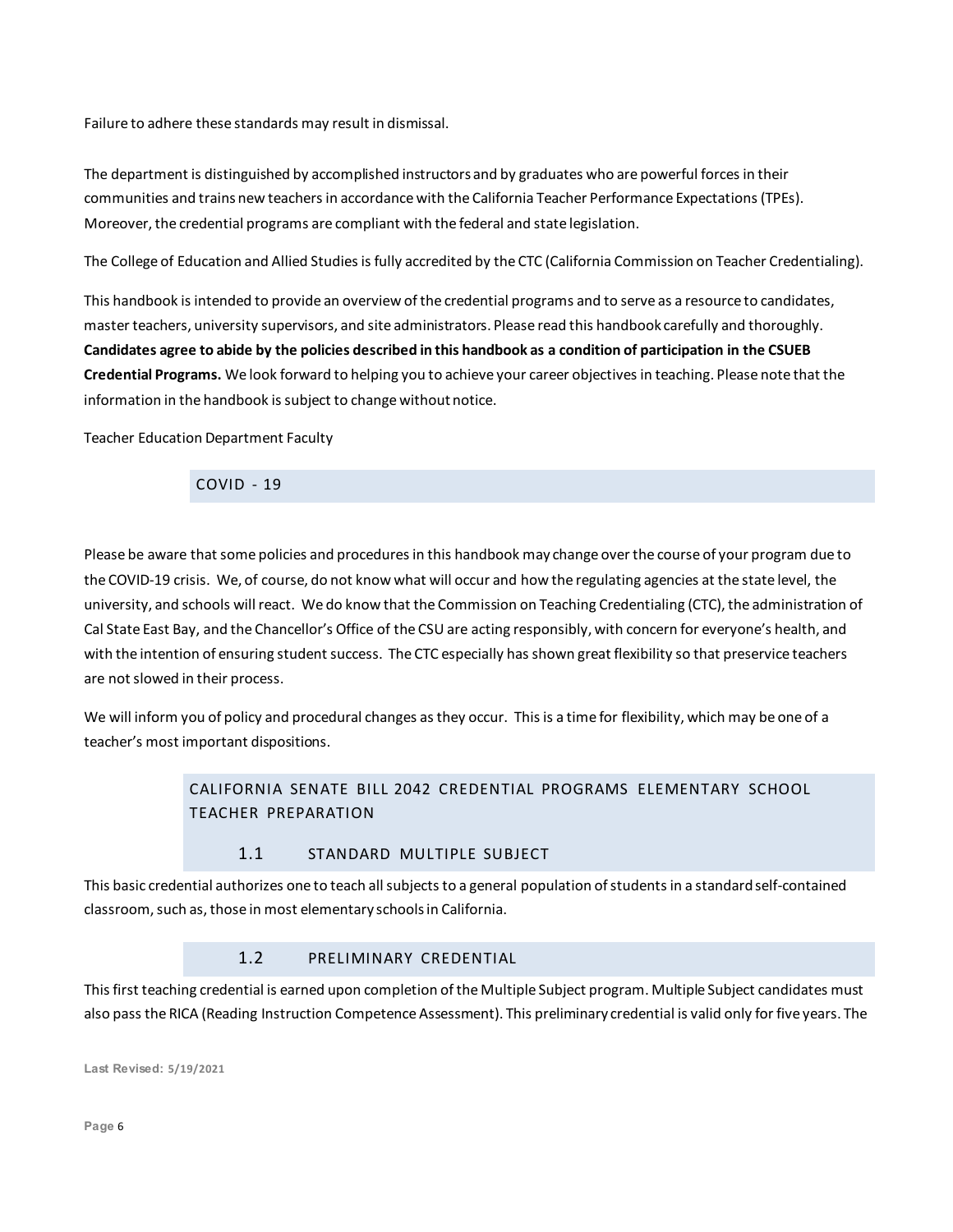Credentials Students Service Center (CSSC) posts information on how to apply for the preliminary credential on its webpage.

# 1.3 CLEAR CREDENTIAL

<span id="page-6-0"></span>Newly credentialed teachers have five years to complete an approved induction program. The Beginning Teacher Support & Assessment (BTSA) Induction program is facilitated through most school districts. For more details on BTSA Induction, see [http://www.btsa.ca.gov.](http://www.btsa.ca.gov/)

<span id="page-6-1"></span>For a diagram of *California's Learning to Teach System,* please see CTC's website, agenda item handout from the June 2, 2011 CTC Commission Meeting[, http://www.ctc.ca.gov/commission/agendas/2011-06/2011-06-5B.pdf.](http://www.ctc.ca.gov/commission/agendas/2011-06/2011-06-5B.pdf)

# **2.0 TIMELINES & CONTACT INFORMATION FOR 2021-2022 PROGRAMS**

<span id="page-6-2"></span>

|                                                                  | 2.1 | <b>TIMELINES</b>                                                        |
|------------------------------------------------------------------|-----|-------------------------------------------------------------------------|
|                                                                  |     | Summer 2022 Entry                                                       |
| <b>Applications Deadlines</b>                                    |     | University and Departmental Applications are due April 1, 2021          |
|                                                                  |     | Please see http://www.csueastbay.edu/ted/programs-admissions/index.html |
| <b>Mandatory Orientation</b>                                     |     | Online                                                                  |
| <b>First Day of Program</b>                                      |     | June 1, 2021                                                            |
| <b>Supervised Field Placement I</b><br>(Actual dates will vary)  |     | Multiple Subject approximate dates are from mid-August to mid-December. |
| <b>Supervised Field Placement II</b><br>(Actual dates will vary) |     | Multiple Subject approximate dates are from mid-January to mid-May.     |

#### 2.2 CONTACT INFORMATION**CREDENTIAL STUDENT SERVICE CENTER**

<span id="page-6-3"></span>Art & Education Building Room 235 California State University East Bay 25800 Carlos Bee Boulevard Hayward, California 94542-3007 Tel: (510) 885-2272 Fax: (510) 885-3250 [www.csueastbay.edu/cssc](http://www.csueastbay.edu/cssc)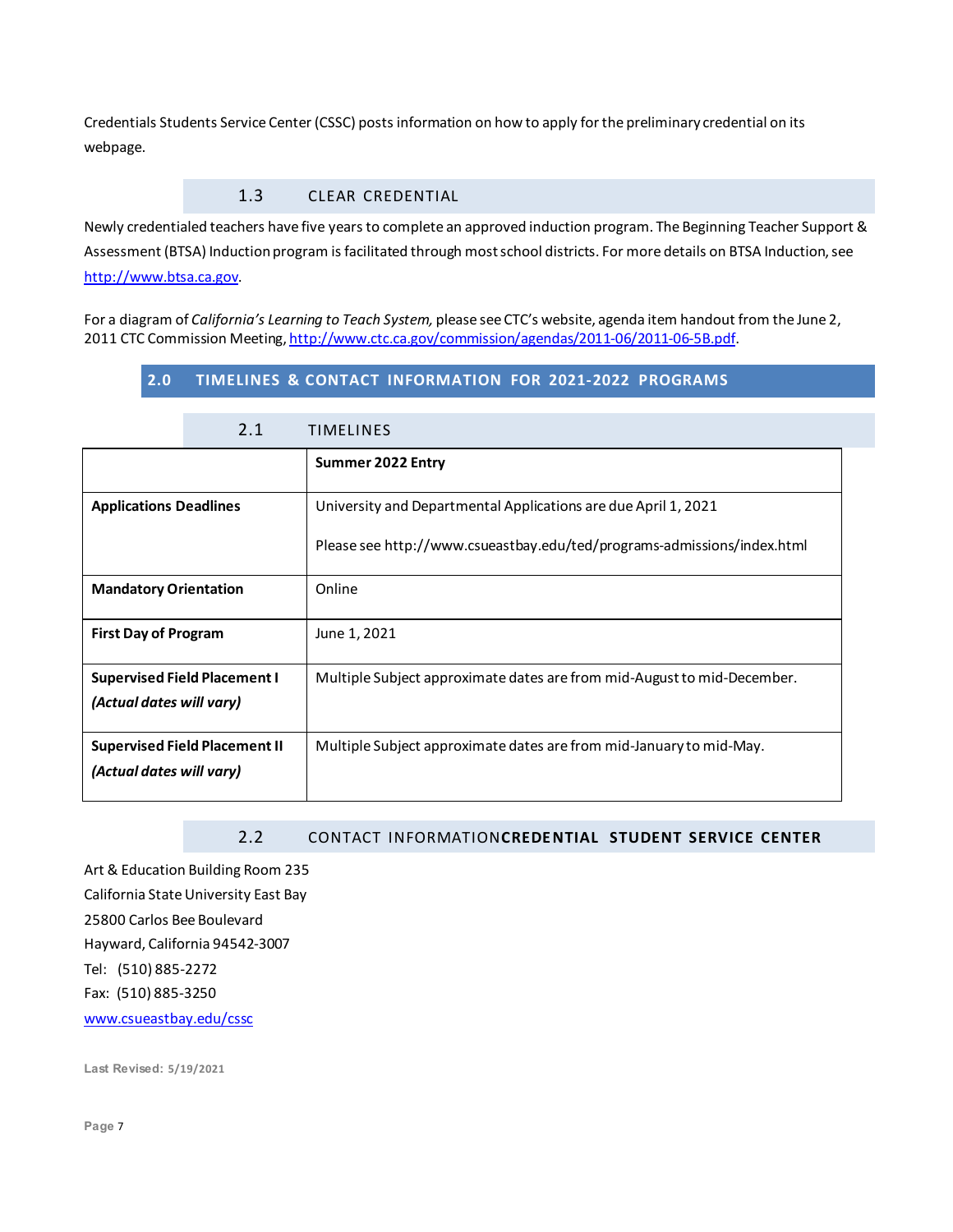#### **Teacher Education Department**

Arts & Education Building, Room 246 California State University East Bay 25800 Carlos Bee Boulevard Hayward, California 94542-3007 Tel: (510) 885-3027

Fax: (510) 885-4632 [www.csueastbay.edu/teach](http://www.csueastbay.edu/teach)

CSUEB Financial Aid Tel: (510) 885-2784

CSUEB Student Health Center Tel: (510) 885-3735

CSUEB Accessibility Services Tel: (510) 885-3868 as@csueastbay.edu

Commission on Teaching Credentialing [www.ctc.ca.gov](http://www.ctc.ca.gov/)

<span id="page-7-0"></span>CSUEB Faculty & Staff E-Mail [First.Last@csueastbay.edu](mailto:First.Last@csueastbay.edu)

#### **3.0 2021 - 2022 PROGRAM PREREQUISITES**

The following are non-curricular requirements for the teaching credential programs. For more details about these items, please consult the admissions webpage. These items are due as part of the admissions process:

- Bachelor's Degree bearing Transcript
- Basic Skills Proficiency *CBEST or CSET 142 (multiple subject)*
- Subject Matter Competency *CSET or Subject Matter Waiver (single subject)* THIS MUST BE COMPLETED PRIOR TO RECOMMENDATION FOR A PRELIMINARY CREDENTIAL. IT IS STILL REQUIRED FOR CANDIDATES WORKING UNDER INTERN CREDENTIALS, UNLESS THEY APPLY FOR THE INTERN CREDENTIAL PRIOR TO AUGUST 31, 2021.
- U.S. Constitution
- Pre-Admission Field Experience
- Letters of Recommendation
- CTC Certificate of Clearance
- Negative TB Test Report
- Immunization Report (submitted to Student Health Center)

<span id="page-7-1"></span>The candidate will receive a letter of declassification from the credential program if the pre-requisites have not been met. Upon completion of the prerequisites, a candidate may **re-apply** to the Teacher Education Department for admission to the next entry program.

# 3.1 A NOTE REGARDING CBEST AND CSET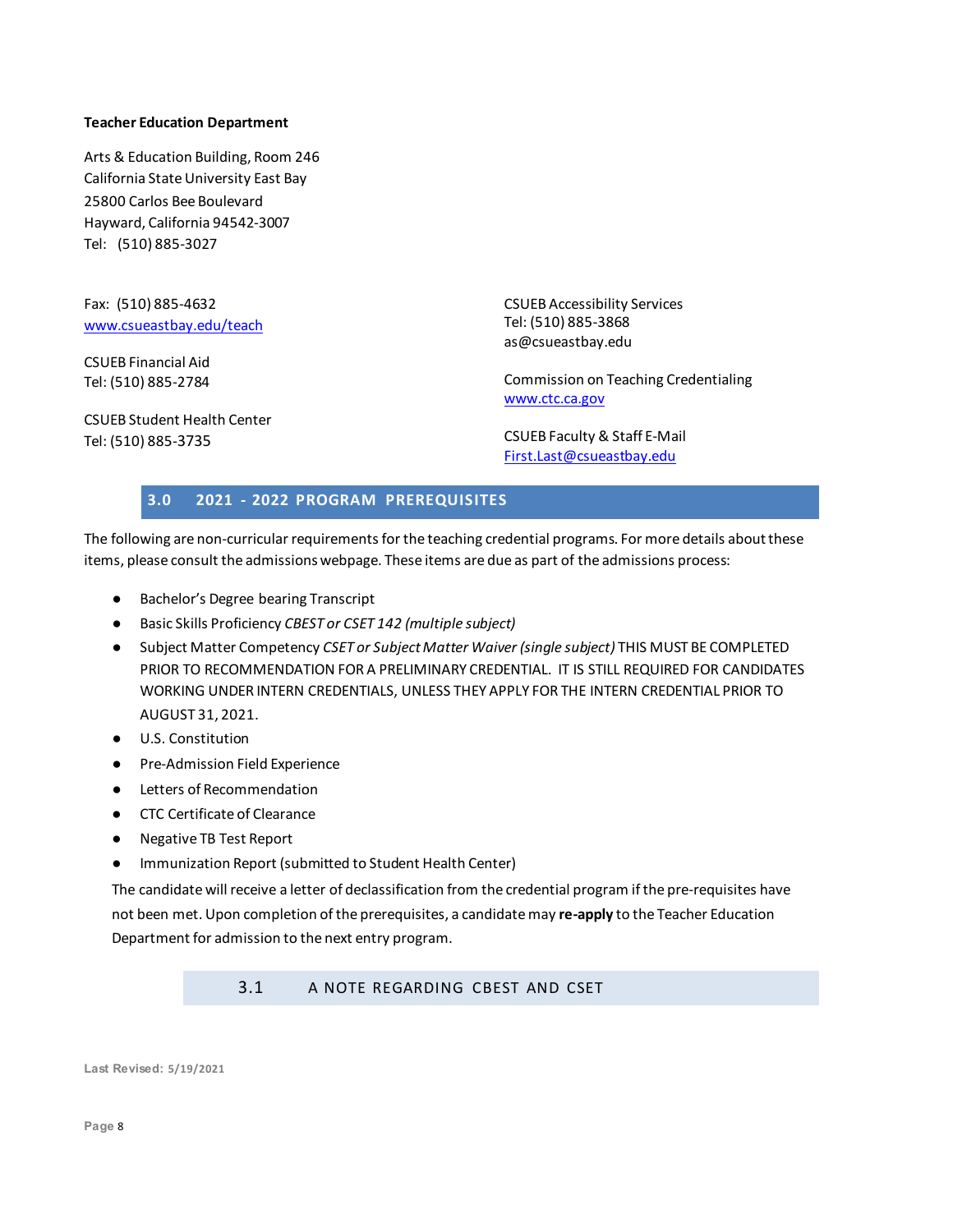For 2021-2022, it is a requirement that all candidates in teaching credentialing programs in the State of California demonstrate Subject Matter Competency prior to being recommended for a Preliminary Credential. If the exams are being offered, it is our recommendation that you take them during your program year. If you do not take the CSETs during your program year, you will need to take them before you can be recommended for a preliminary credential.

There are only two ways to demonstrate subject matter competency, passing the CSETs or graduating from a California Commission on Teacher Credentialing (CTC) approved undergraduate program. In some cases, a CSU that offers an approved undergraduate waiver may review a transcript and approve a waiver. It is the sole responsibility of applicants to locate these programs and secure waiver letters. Neither the CSUEB Department of Teacher Education nor the Credentials Student Service Center may assist in this. It should be noted that CSUs are not obligated to review transcripts for waivers and that some may charge for this service.

According to the EdCode, candidates who wish to work under an Intern Credential must have demonstrated subject matter competency through the CSETs or a waiver program as required by statute. If you have a job offer but were not able to take the CSETs, please contact your employing school district regarding options they can suggest.

#### **Documentation of the following prerequisites is also required for all fieldwork in K – 12 schools**

Many schools require their own photocopy of the items listed below. It is the candidate's responsibility to submit these items, if requested, to the K-12 school site. We highly suggest you keep a copy of these credentialing documents prior to submitting them for admissions.

- Certificate of Clearance
- Official Negative Tuberculosis Test Report
	- o Each candidate must submit documentation of a Negative Tuberculosis Test. The test results are only valid for three years. An official, signed TB test report from a physician can be submitted as verification of one's TB clearance
- Verification of Up-To-Date Immunizations
- Other Criteria for Full Admission The candidate must demonstrate:
	- 1. professional and ethical behavior;
	- 2. sound mental health;
	- 3. attention to physical health;
	- 4. GPA of 3.0 in the program (No grades of D, F, or No Credit);
	- 5. prompt arrival for all courses, meetings, and scheduled events;
	- 6. openness to feedback; and
	- 7. flexibility.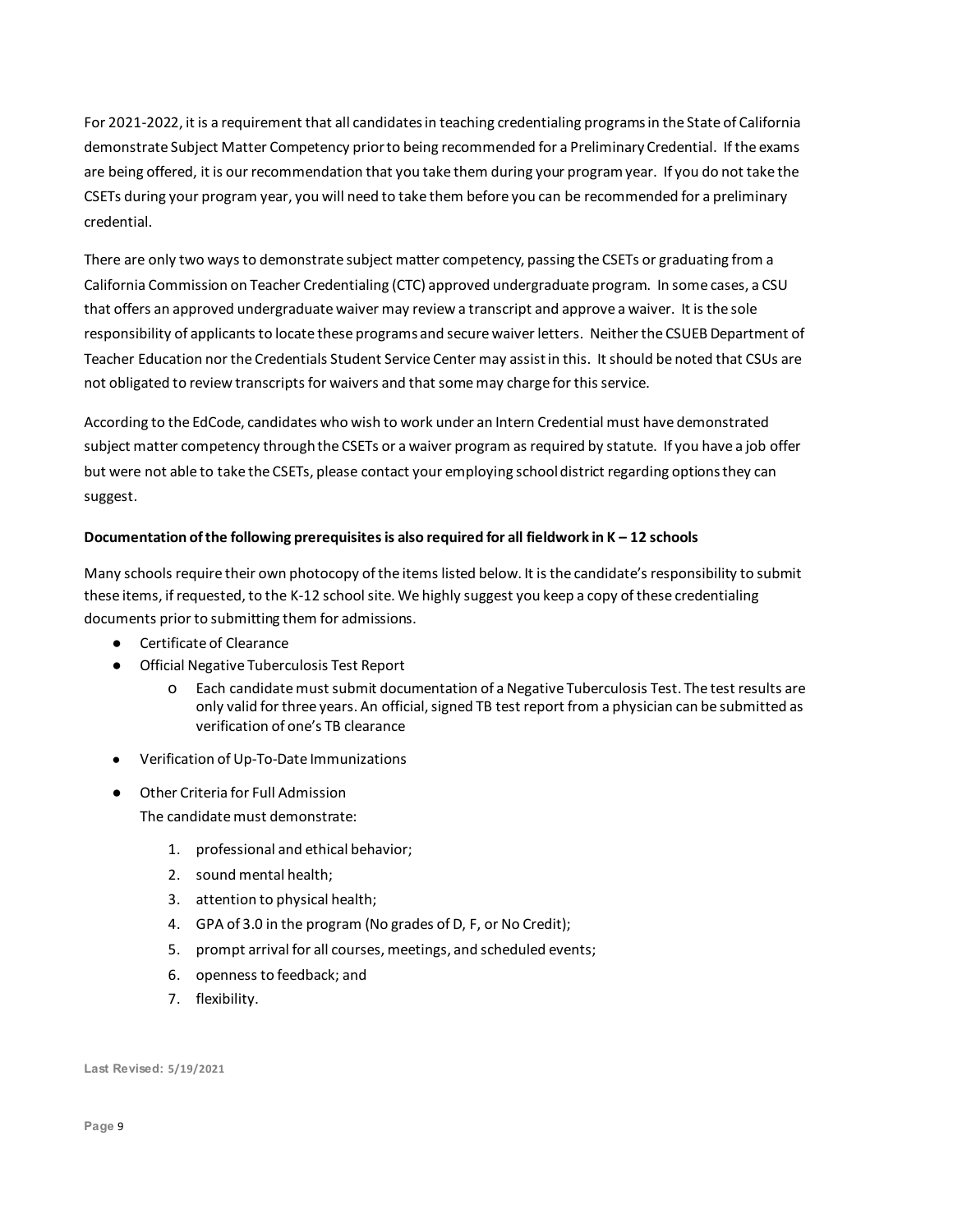# 3.2 EARLY PROGRAM COMPLETION OPTION

<span id="page-9-0"></span>Early Program Completion Option for Multiple Subject and Single Subject candidates may choose to pursue the Early Program Completion Option to earn their preliminary credential. Information about the Option is provided on the CTC website: http://www.ctc.ca.gov/credentials/leaflets/cl840.pdf. Any candidate considering this Option must meet with the Program Coordinator to discuss the challenges the Option presents.

# <span id="page-9-1"></span>**4.0 PROGRAM OVERVIEW**

#### 4.1 COHORT FORMAT

<span id="page-9-2"></span>Candidates join a cohort and progress through the credential program with 25 – 35 fellow team members with whom they network and build professional contacts.

# 4.2 CONCURRENT FIELDWORK & COURSEWORK

<span id="page-9-3"></span>During the summer term candidates will be class three to four days a week. Summer classes are scheduled during the day, except for the first two weeks of summer term, when classes will begin at 4:30 pm. This is for the convenience of candidates who may still be working pk-12 schools. During the remainder of the year the programs follow a structure in which candidates have field work in an elementary classroom five hours a day, four days a week in fall semester, and five hours a day five days a week spring semester. Candidates take courses in the late afternoon and/or early evening three to four days a week. Saturday and online courses are options, as well

# 4.3 REQUIRED COURSES

#### <span id="page-9-4"></span>**REQUIRED COURSEWORK (43 UNITS) AND SAMPLE COURSE CALENDAR**

#### SUMMER SEMESTER

- TED 500 [Foundations](http://catalog.csueastbay.edu/preview_program.php?catoid=21&poid=8453&hl=%22ted%22&returnto=search) of Multiple Subject Education UNITS: 4\*
- TED 501 [Introduction](http://catalog.csueastbay.edu/preview_program.php?catoid=21&poid=8453&hl=%22ted%22&returnto=search) to Teaching Emergent Bilinguals UNITS: 1\*
- TED 504 Introduction to Teaching Special Populations UNITS: 1
- TED 508 Curriculum & [Instruction:](http://catalog.csueastbay.edu/preview_program.php?catoid=21&poid=8453&hl=%22ted%22&returnto=search) Reading UNITS: 3\*
- TED 507 [Technology](http://catalog.csueastbay.edu/preview_program.php?catoid=21&poid=8453&hl=%22ted%22&returnto=search) in the Multiple Subject Classroom UNITS: 2
- TED 510 Curriculum & Instruction: [Mathematics](http://catalog.csueastbay.edu/preview_program.php?catoid=21&poid=8453&hl=%22ted%22&returnto=search) in a Multiple Subject Classroom UNITS: 3

#### FALL SEMESTER

- TED 502 Inclusive Teaching Practices in a Multiple Subject [Classroom](http://catalog.csueastbay.edu/preview_program.php?catoid=21&poid=8453&hl=%22ted%22&returnto=search) UNITS: 3
- TED 503 Equitable Teaching Practices in a Multiple Subject [ClassroomU](http://catalog.csueastbay.edu/preview_program.php?catoid=21&poid=8453&hl=%22ted%22&returnto=search)NITS: 3
- TED 509 Curriculum & [Instruction:](http://catalog.csueastbay.edu/preview_program.php?catoid=21&poid=8453&hl=%22ted%22&returnto=search) Language Arts and Social Studies UNITS: 4
- TED 570 Multiple Subject [Fieldwork](http://catalog.csueastbay.edu/preview_program.php?catoid=21&poid=8453&hl=%22ted%22&returnto=search) Seminar I UNITS: 2
- TED 581 Multiple Subject Student [Teaching](http://catalog.csueastbay.edu/preview_program.php?catoid=21&poid=8453&hl=%22ted%22&returnto=search) I UNITS: 4

#### SPRING SEMESTER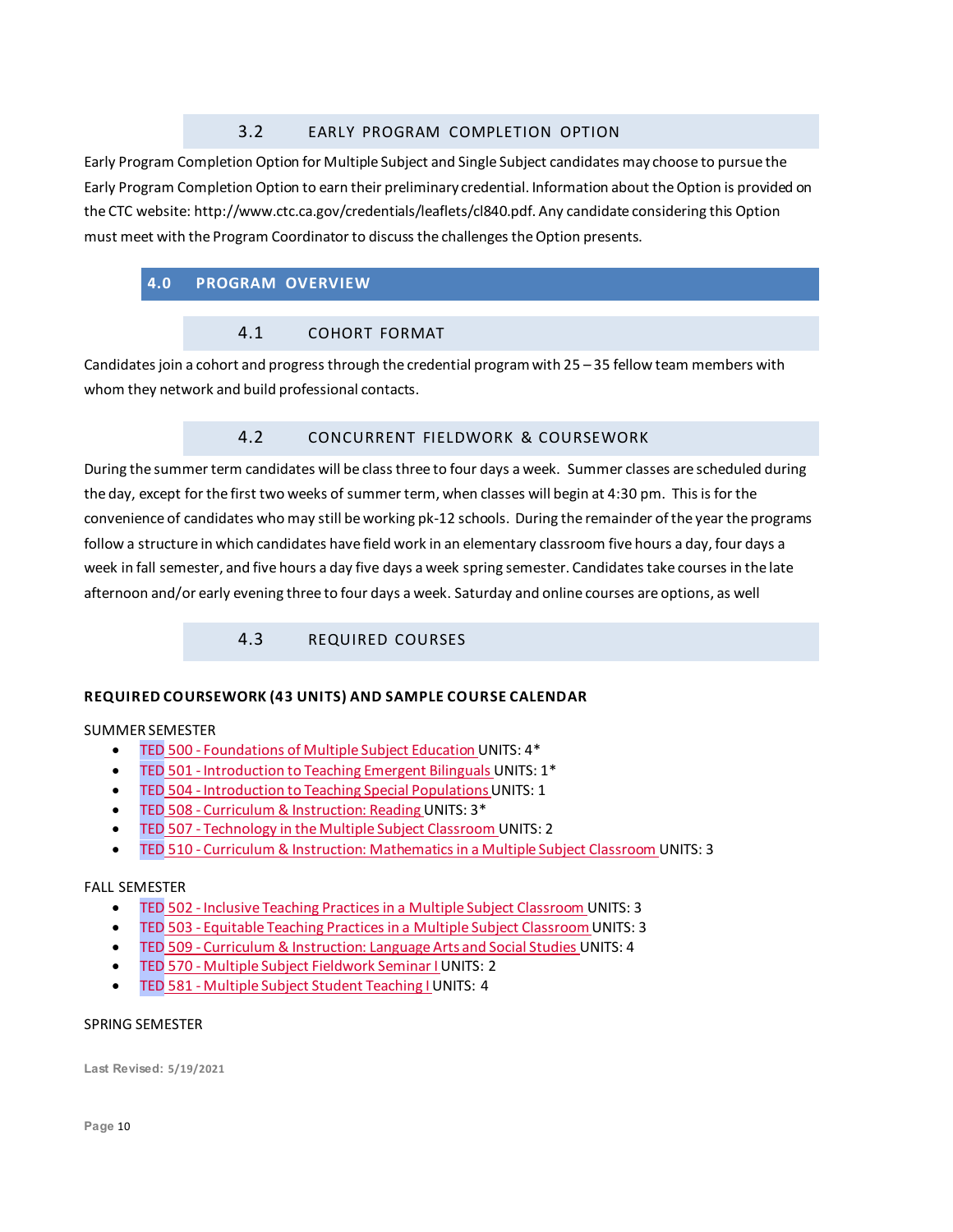- TED 511 Curriculum & [Instruction:](http://catalog.csueastbay.edu/preview_program.php?catoid=21&poid=8453&hl=%22ted%22&returnto=search) Visual & Performing ArtsUNITS: 2
- TED 512 Curriculum & [Instruction:](http://catalog.csueastbay.edu/preview_program.php?catoid=21&poid=8453&hl=%22ted%22&returnto=search) Science in the Multiple Subject ClassroomUNITS: 3
- TED 513 Curriculum & [Instruction:](http://catalog.csueastbay.edu/preview_program.php?catoid=21&poid=8453&hl=%22ted%22&returnto=search) Health and Physical Education UNITS: 2
- TED 571 Multiple Subject [Fieldwork](http://catalog.csueastbay.edu/preview_program.php?catoid=21&poid=8453&hl=%22ted%22&returnto=search) Seminar II UNITS: 1
- TED 580 Multiple Subject Student [Teaching](http://catalog.csueastbay.edu/preview_program.php?catoid=21&poid=8453&hl=%22ted%22&returnto=search) II UNITS: 5

In some cases candidates may petition the Department Chair to accept transfer credits (maximum 8 units).

(\*) Passing these courses with a "B" or better is required for Student Teachers and Student Teachers Under Contract (Interns)

# 4.4 UNIVERSITY POLICIES

<span id="page-10-0"></span>Candidates are subject to all CSUEB policies, including those relating to Academic Dishonesty. See the section on Academic Dishonesty herein. For information about specific policies, check th[e University Catalog.](uniovhttp://catalog.csueastbay.edu/)

# 4.5 MASTER'S DEGREE OPTION

<span id="page-10-1"></span>Upon completing the Credential program, CSUEB candidates can apply to one of the four Masters of Science in Education programs, Curriculum, Early Childhood Education, Educational Technology or Reading. These programs cater to the working teacher and all classes begin in the late afternoons. Candidates may apply up to 13 units of their credential coursework toward their degree pending the units are no older than 7 years when they graduate with this degree. Students can complete their studies within as little as 12 months. For more information about the Master's in Education programs, contact the TED Office: (510) 885-3028.

# 4.6 TUITION, FEES, AND COST

<span id="page-10-2"></span>Tuition and fees are discounted for credential candidates. Information can be found at: [http://www.csueastbay.edu/financialaid/tuition-and-fees/index.html.](http://www.csueastbay.edu/financialaid/tuition-and-fees/index.html) The approximate cost for the entire program is approximately \$11,000 including books, test fees, credential fees, software, etc. The university may change tuition and fees at any time.

# 4.7 GPA REQUIREMENT

<span id="page-10-4"></span><span id="page-10-3"></span>All candidates must maintain a cumulative average of 3.0 in required courses to remain in the program. A candidate may never have more than 2 incompletes (I) or **any** grades of "D", "F", or "No Credit" (NC). Failure to meet this requirement may result in declassification from the program. Candidates must repeat courses lower than C-.

# 4.8 PERSONAL CONTACT & RESIDENCE INFORMATION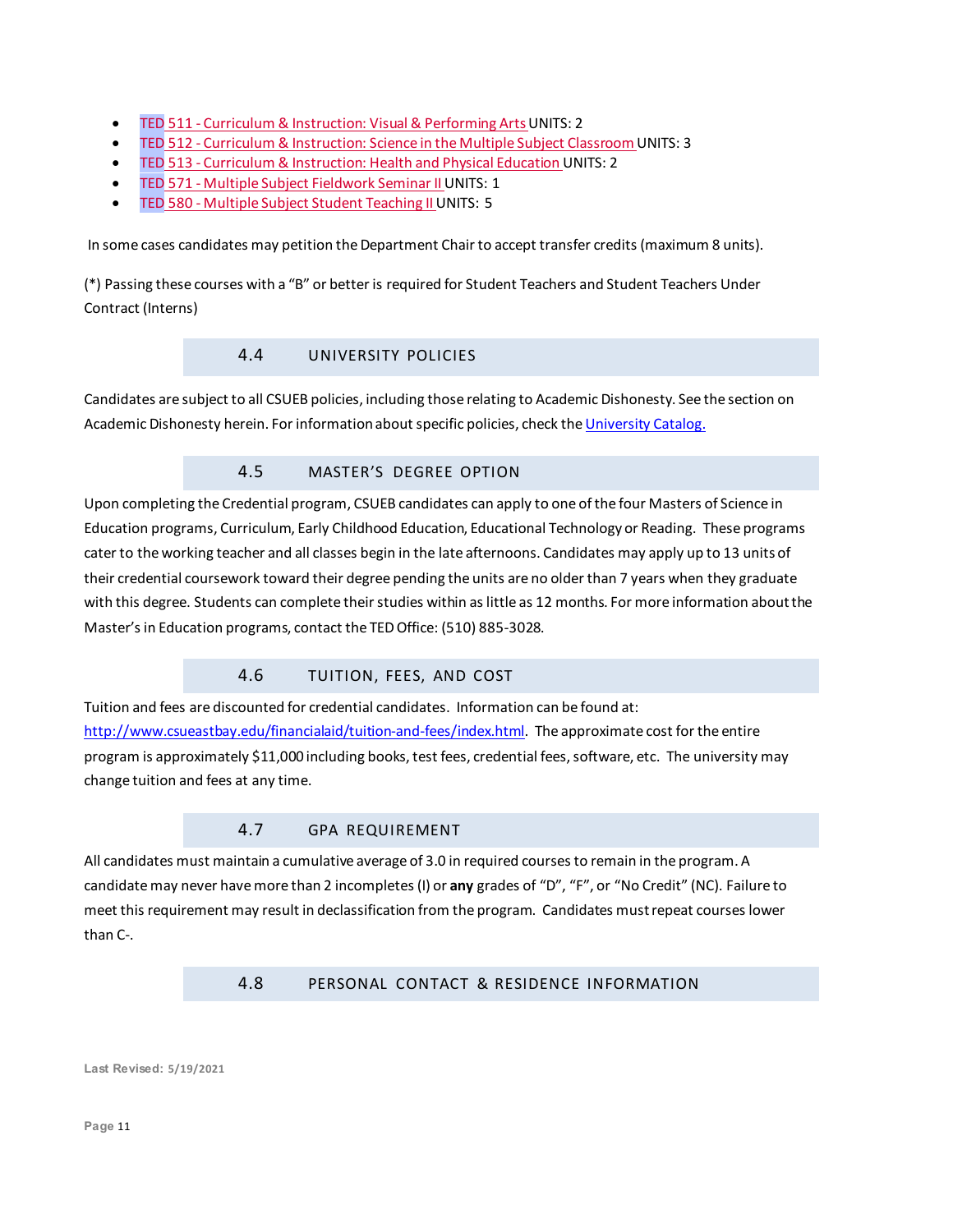It is imperative that candidates maintain current contact information. Be sure to inform CSUEB's enrollment office of any changes to their name, address, contact telephone, etc. Specific steps and forms related to student records can be found online at: [http://www20.csueastbay.edu/students/student-services/forms/index.html.](http://www20.csueastbay.edu/students/student-services/forms/index.html) Failure to do so may impact one's field placement and delay one's credential.

# 4.9 FINANCIAL AID OPPORTUNITIES

<span id="page-11-0"></span>All candidates may apply for financial aid. Start by completing the FAFSA (Free Application for Federal Student Aid) at [www.FAFSA.ed.gov.](http://www.fafsa.ed.gov/)

If you have any questions or need an appointment with a CSUEB Financial Aid Officer, you may call the Student Financial Services at (510) 885-2784 or visit our webpag[e:](http://www.csueastbay.edu/prospective/cost-and-financial-aid/financial-aid) [http://www.csueastbay.edu/prospective/cost-and](http://www.csueastbay.edu/prospective/cost-and-financial-aid/financial-aid)[financial-aid/financial-aid](http://www.csueastbay.edu/prospective/cost-and-financial-aid/financial-aid)

More information regarding federal aid programs please visit their webpage a[t:](http://studentaid.ed.gov/) [http://StudentAid.ed.gov](http://studentaid.ed.gov/)

The Teacher Education Department has several opportunities to candidates in order to help finance their career goals.

- Scholarships: the department offers several scholarships throughout the year. Check out the current opportunities a[t:](http://www.csueastbay.edu/ceas/departments/ted/) <http://www.csueastbay.edu/ceas/departments/ted/>
- Noyce Scholarship Program: For Future Math and Science Educators: up to \$12,000 Award. For More Information contact: Kathy.hann@csueastbay.edu or visit our webpag[e:](https://csueastbay.academicworks.com/opportunities/2210) <https://csueastbay.academicworks.com/opportunities/2210> MSTI (Math and Science Teaching Initiative) Program: For more information please visit our webpag[e:](http://www.csueastbay.edu/stemed/teacher-prep/support/affiliate-scholars.html) <http://www.csueastbay.edu/stemed/teacher-prep/support/affiliate-scholars.html>

# <span id="page-11-1"></span>**5.0 ACADEMIC ACCOMMODATIONS FOR DOCUMENTED DISABILITIES**

CSUEB provides academic accommodations to qualified individuals with disabilities. Counselors determine accommodations on an individual basis after reviewing current professional documentation and meeting with the individual. The purpose of such accommodations is to provide equal access to classroom programs and campus activities in a manner consistent with Section 504 of the Rehabilitation Act, the Americans with Disabilities Act, associated California laws and regulations, and CSU policy. For more information please contact Accessibility Services a[t as@csueastbay.edu.](mailto:as@csueastbay.edu)

More information on Accessibility Services can be found at[: http://www20.csueastbay.edu/af/departments/as/.](http://www20.csueastbay.edu/af/departments/as/)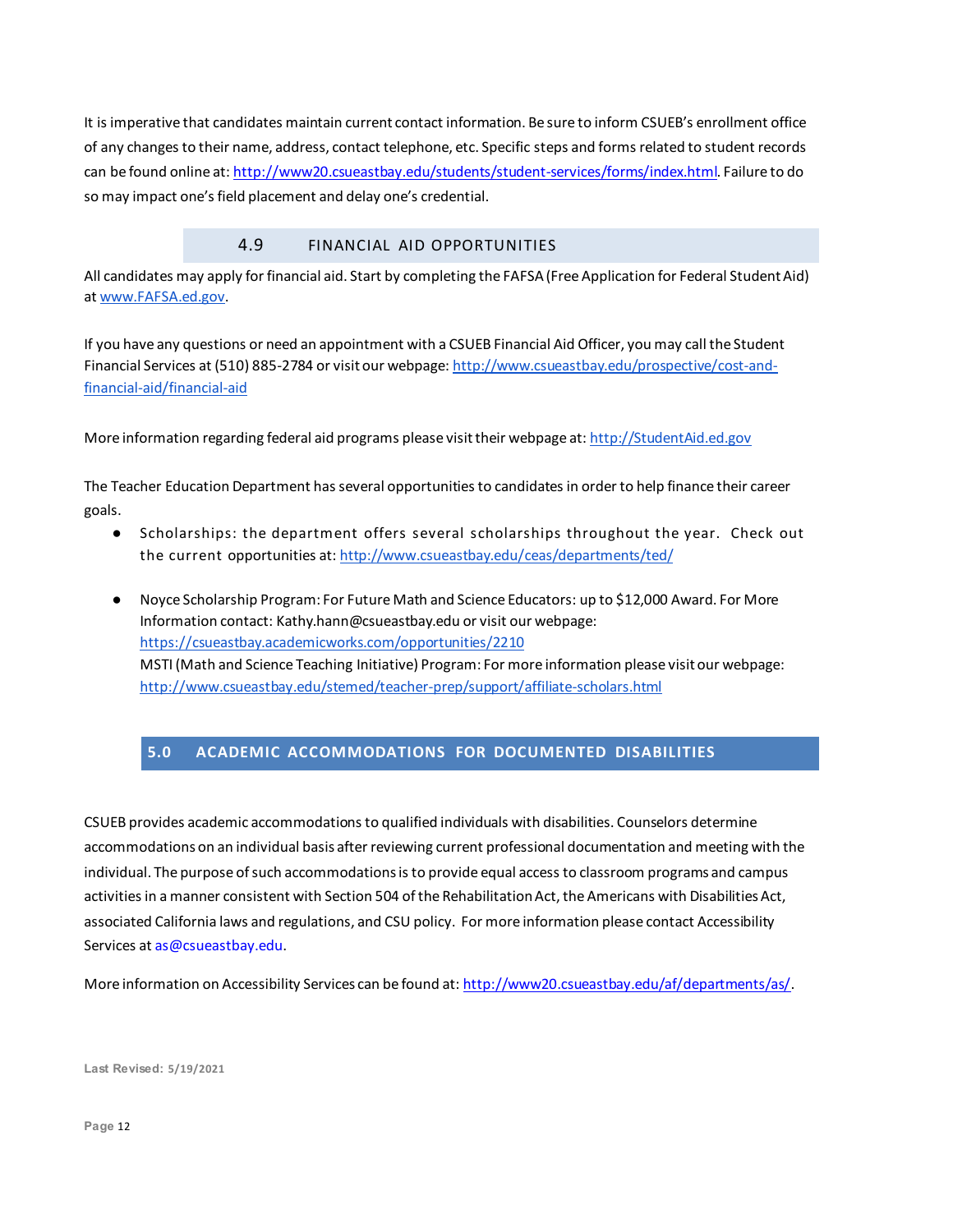#### <span id="page-12-0"></span>**6.0 NETID, E-MAIL, & COURSE ENROLLMENT: MYCSUEASTBAY**

Candidates must ensure that they are registered CSUEB students AND must activate their NetIDs and student e-mail accounts prior to course enrollment via the MyCSUEB website[: https://my.csueastbay.edu.](https://my.csueastbay.edu/) ALL candidates enroll in the courses that are specifically designated for their teams, including Field Experience. **NO** candidate may enroll in a course designated for another team. Candidates are expected to enroll prior to the close of the *Open Enrollment Period* each quarter. **It is also crucial that candidates maintain and check their CSUEB e-mail accounts daily for all credential program and university correspondences.**

#### **7.0 TEAM SCHEDULES**

<span id="page-12-1"></span>Candidates must follow their team schedules and enroll in the courses and field experience for their teams. It is illegal for an un-enrolled person to participate in coursework or fieldwork. Failure to enroll in any course or fieldwork will result in No Credit and may cause one to be dropped from the Program. Re-admission is **not**  guaranteed. Candidates must arrive **on time** for each class meeting such that they remain on the course rosters.

#### <span id="page-12-2"></span>**8.0 SUPERVISED FIELDWORK**

Fieldwork is core to the philosophy of the Teacher Education Department and is threaded throughout our entire program. Field practicum provides candidates with an opportunity to apply what they have learned in their courses and to learn from exemplary K - 12 classroom teachers. Field practicum also provides the setting for the site and university supervisor to certify that the candidate is on an appropriate growth path toward becoming an effective teacher. Each candidate's field placements must specifically match his/her credential objective.

All candidates are required to complete two semesters of university fieldwork courses.

The program utilizes several different pathways to fulfill the fieldwork requirements. Some candidates may be in a traditional model, in which they are placed as student teachers in different schools and at different grade levels each semester. Some candidates may be placed as student teachers in a Residency Model, in which they are placed in a single school or classroom for the entire year. Some candidates may be working as Student Teachers Under Contract. (Intern Credential) In all cases, the CTC requires that placement sites reflect the diversity of California. See next section for more details on fieldwork.

Some districts may require additional or duplicate possession of the Certificate of Clearance and/or assess processing fees for their site. The Teacher Education Department has no control over individual school districts' policies and is often not informed of such costs, which may arise at any time. It is not always possible for the placement coordinator to avoid placing candidates in such districts. Candidates are responsible for any such fees to districts.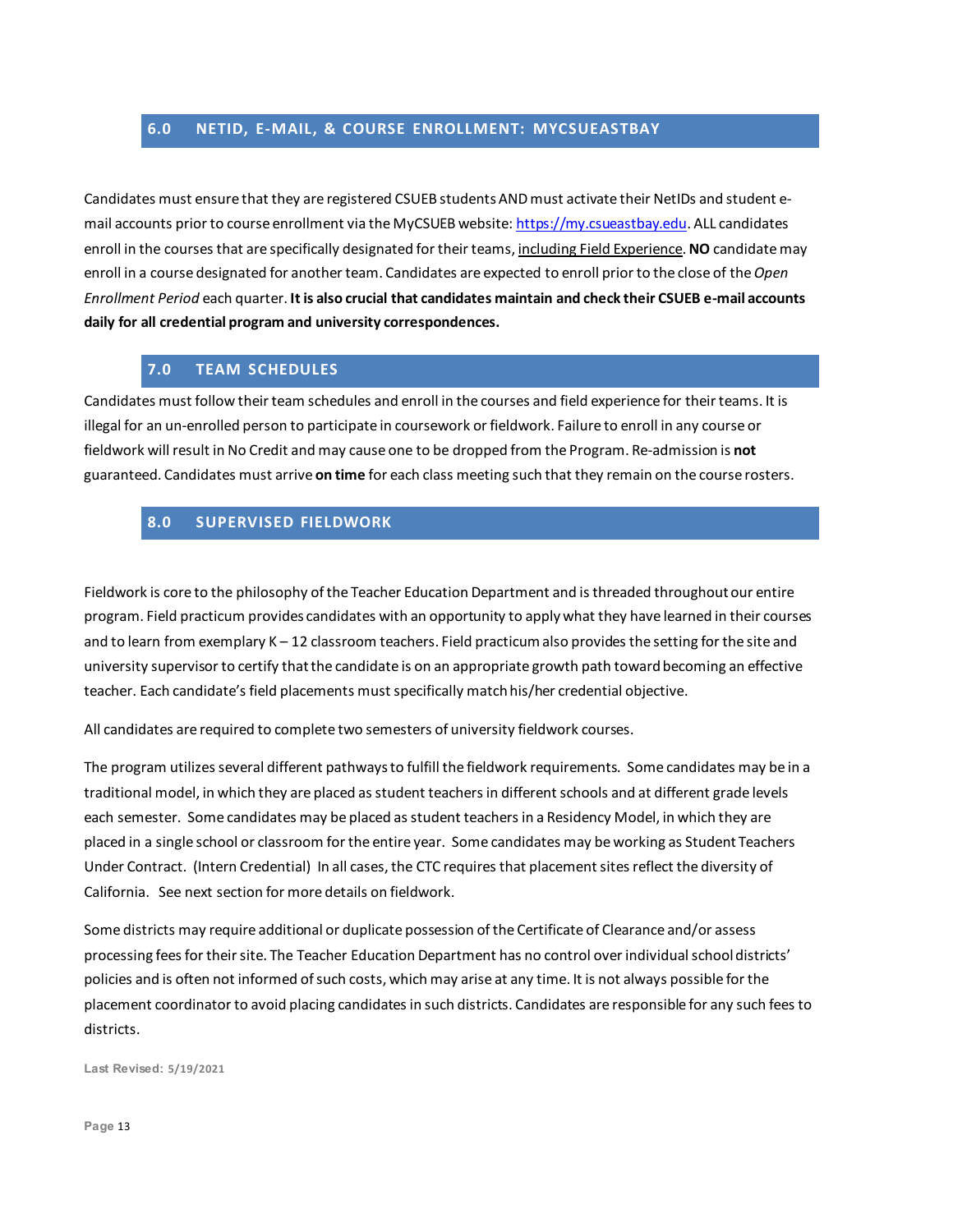#### 8.1 SUPERVISED TRADITIONAL STUDENT TEACHING

<span id="page-13-0"></span>Traditional student teachers develop and practice their teaching skills by "apprenticing" in the classrooms of experienced cooperating teachers. They gain experience through a gradual introduction to classroom teaching. They observe, team-teach, design and deliver select lessons, and work with individual students and small groups, as well as the entire class. They also participate in weekly lesson planning, daily classroom preparation, and meetings with their cooperating teachers**. This can be accomplished in either a traditional or Residency model.** Candidates are expected to solo or co-teaching substantially during their placements. The candidate, university supervisor, and cooperating teacher will work together to schedule the solo teaching.

The placement coordinator arranges each of the traditional student teaching placements in accordance with state and university requirements. Thus, candidates are not permitted to arrange their own placements. The placement coordinator makes every effort to locate candidates' field placements close to their residential addresses and to accommodate documented considerations. Living in an urban region, however, traditional student teachers need to be prepared to commute up to 60 minutes to their field sites.

In some instances a student teacher may be asked to substitute for their cooperating teacher, who may be at training, ill, or away. This is permissible only if the candidate possesses a valid substitute credential and is properly registered with their district. Every district has their own policy about this – some districts prefer it while others forbid it. Under no circumstances should a candidate substitute for their cooperating teacher without receiving compensation from the district. If this happens, contact the credential coordinator immediately.

As student teachers, candidates are expected to be at their placement sites all required days during the year. Accommodations for vacations, honeymoons, pilgrimages, etc., will not be made. Cooperating/master teachers may not approve absences. If you have a major and important event that will take you away from your field experience placement, we recommend that you reapply in a year's time.

# 8.2 CALIFORNIA ALTERNATE ROUTE TO CERTIFICATION "INTERN PROGRAM"

<span id="page-13-1"></span>The Department of Teacher Education offers the California Alternate Route to Certification or Intern Program to candidates who demonstrate a high level of maturity, time management and organizational skills, and potential teaching effectiveness and who have sufficient experience in educational settings to serve as a teacher of record. Candidates working as teachers under an intern credential are paid and are employees of the district. But there is much more work involved in being an intern than in being a student teacher. Course instructors will demand the same high quality work from all candidates, student teacher or intern. Internships are limited to districts that have a signed Memorandum of Understanding with CSU East Bay. If you believe that you are qualified for an internship, please follow these steps: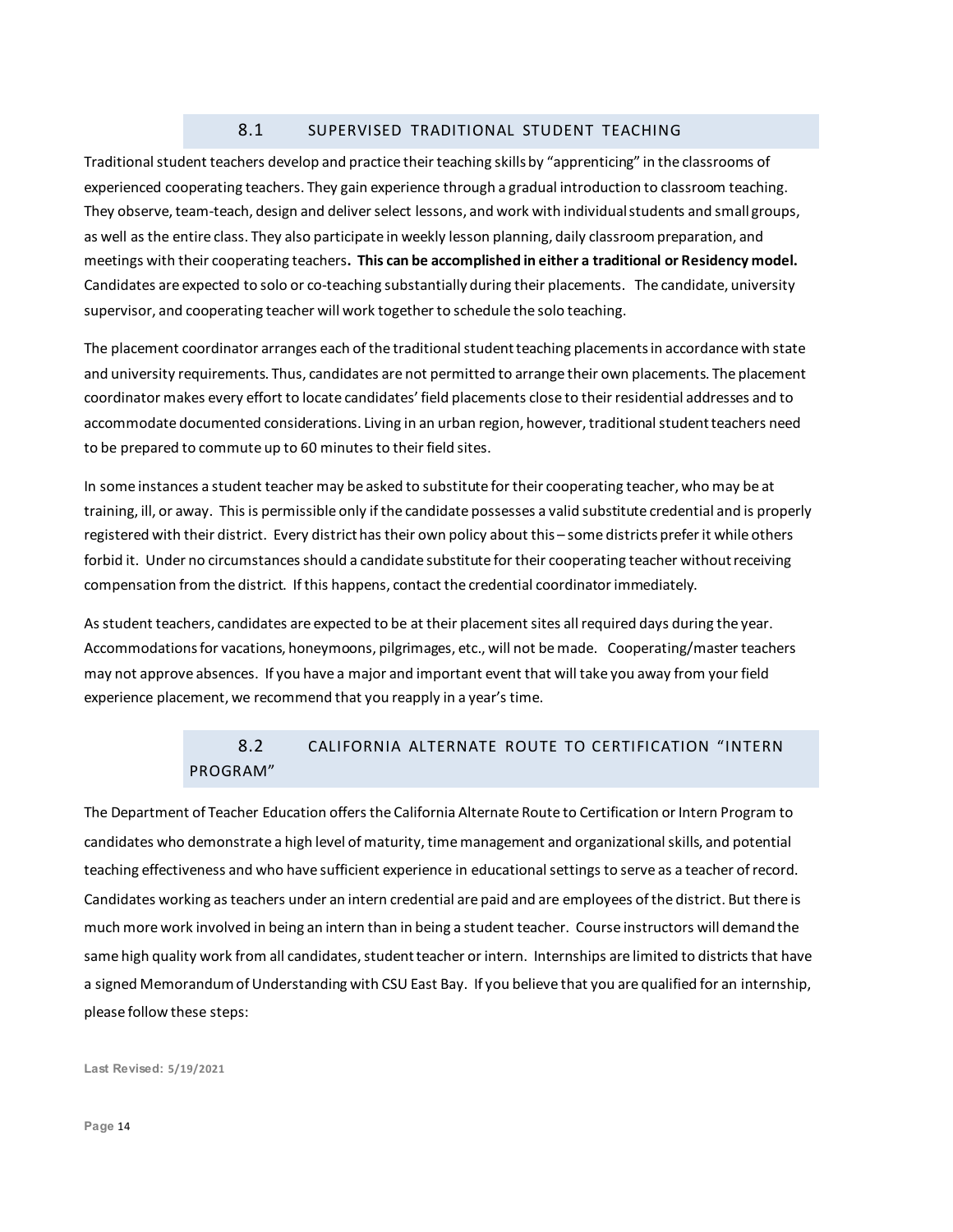- 1) Complete the **Intern Screening Form,** available at the CSSC webpage.It is a good idea to speak with Program Coordinator to discuss internships.
- 2) You will be informed whether your internship is approved. Please note that only approved internships fulfill credential field experience requirements.
- 3) Once your Intern Screening Form and Intern Applications have been approved you are free to seek a teaching position. Please understand that CSU East Bay can sponsor a limited number of interns, so all requests may not be granted.

Candidates under university internship credentials are mentored by site partners, have a university supervisor, and are also evaluated by a school or a district administrator (as any contracted teacher would be). Candidates must meet the requirements listed below before they can obtain a university internship credential. Candidates must confirm any job offers before a placement is confirmed. Enrolled candidates who desire university internship positions find their own jobs and must obtain university authorization from the credential coordinator before they are eligible to accept any job offers. University approval is not given automatically. Each internship job offer is carefully evaluated to ensure that the pupils at the school site will receive a quality education and that the candidate will engage in a fruitful teaching experience. Once a candidate accepts an approved position, he/she may **not** leave or change jobs. Candidates may not leave an assigned student teaching position to take an internship, except during winter break.

The Credential Student Service Center will require:

- 1. Departmental screening form
- 2. Documentation of 120 hours of appropriate coursework with a grade of "B" or higher in each class;
- 3. A copy of one's District contract (or letter of Intent);
- 4. The credential coordinator's expressed written authorization of the job offer;
- 5. Appropriate application and fees; and
- 6. 100% completion of all pre and post admission requirements.

Candidates are expected to communicate to the school district the criteria for obtaining a university internship credential through CSUEB.

Candidates must have a cumulative GPA of 3.0 exclusive of: Incompletes, No Credits, or grades lower than "B."

The job assignment must:

- 1. Match candidate's credential objective;
- 2. Allow for an experience at an alternate grade level;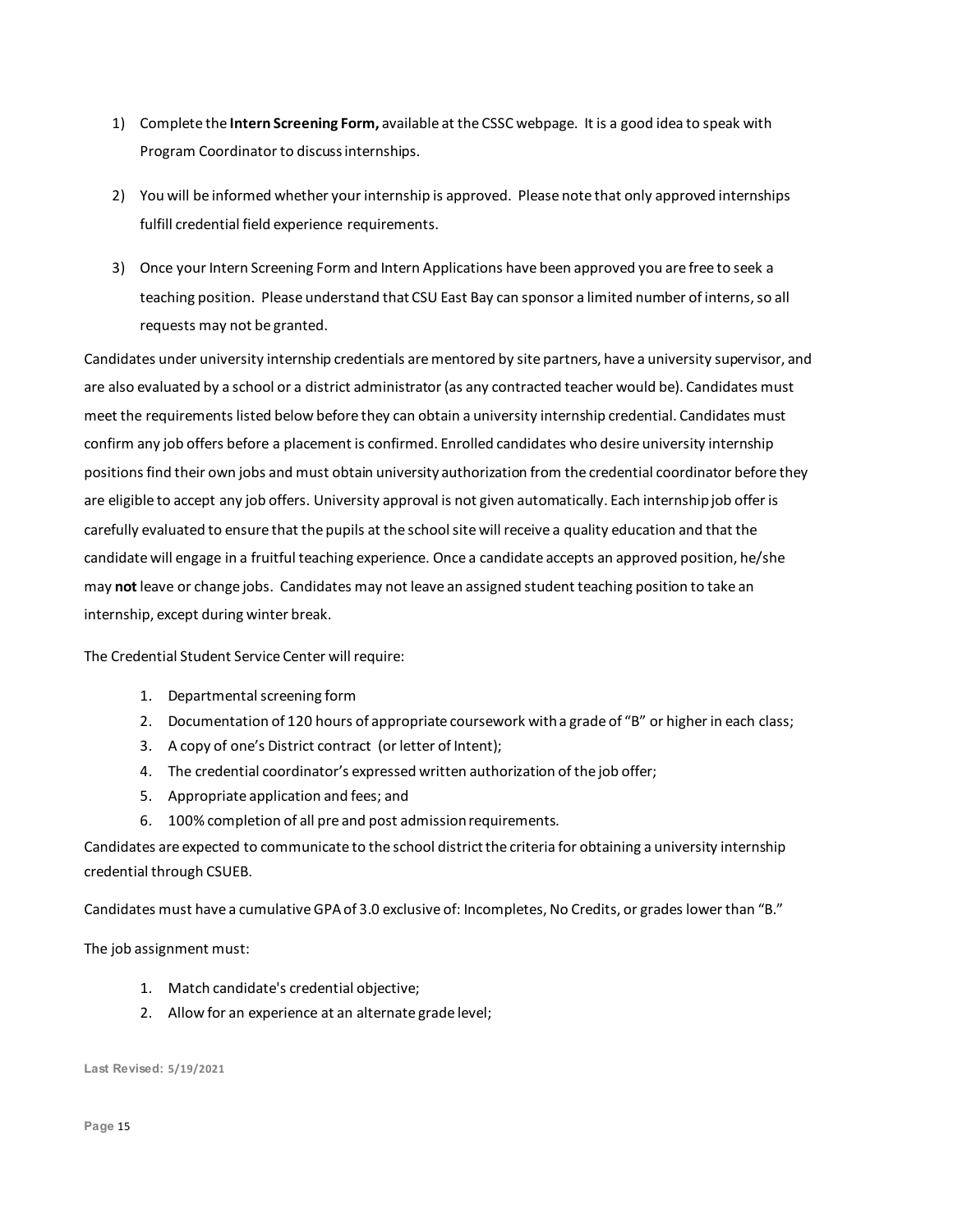- 3. Include or allow for an experience teaching in a classroom with at least three English Learners; and
- 4. Have district support as required by CTC regulations.

The credential coordinator must review the candidate's prior experiences in working with youth to determine the candidate's readiness for job placement under a university internship credential. The credential coordinator must also approve the job assignment as one that allows the candidate to satisfy the field practicum requirements for the credential. Candidates with 50% job assignments need to work with the credential coordinator to increase their fieldwork via traditional student teaching such that they can meet program requirements.

Some candidates may find employment at parochial or charter schools where an intern credential is not required. In these cases the candidate does not need to apply for the intern credential but all other requirements remain in effect, including that the employing school have an appropriately credentialed teacher who can supervise and provide assistance as needed. Candidates who take positions at these schools must complete an Alternate Grade Level Experience in a California public school as required by the Commission on Teacher Credentialing..

The Department reserves the right to terminate any intern credentials if the District fails to uphold all conditions of the Memorandum of Understanding with the university.

# <span id="page-15-0"></span>**9.0 UNIVERSITY & SCHOOL SITE PERSONNEL**

# 9.1 CREDENTIAL PROGRAM COORDINATOR

<span id="page-15-1"></span>The Credential Program Coordinator:

1. Coordinates candidates from the initial admission interview period through the final evaluation, to the recommendation of individual candidates for California teaching credentials;

2. Liaises with the placement coordinator to establish field placements for each candidate;

3. Serves as advisor and counselor to candidates. (The credential coordinator helps or arranges for appropriate faculty to help candidates who may experience difficulty with a university supervisor, instructor, cooperating teacher, or site partner and guides them through the situation in a professional manner);

4. Counsels or arranges for appropriate faculty to counsel candidates who are having personal/health problems that may jeopardize their performance as student teachers or as post-baccalaureate students to make prudent choices about continuing in the program;

5. Collaborates with the university supervisor in evaluating the field work performance of candidates who do not show sufficient progress in meeting the TPEs. They assist in establishing an Improvement Plan. In conjunction with Office of Academic Affairs for Graduate Students and the Credential Student Service Center tracks each candidate's progress and communicates this information to the candidate.

6. Confers with university supervisors to assign credit for each semester of candidate's fieldwork; and

7. Notifies the Credential Student Service Center of situations that may affect a credential candidate's progress towards the credential completion.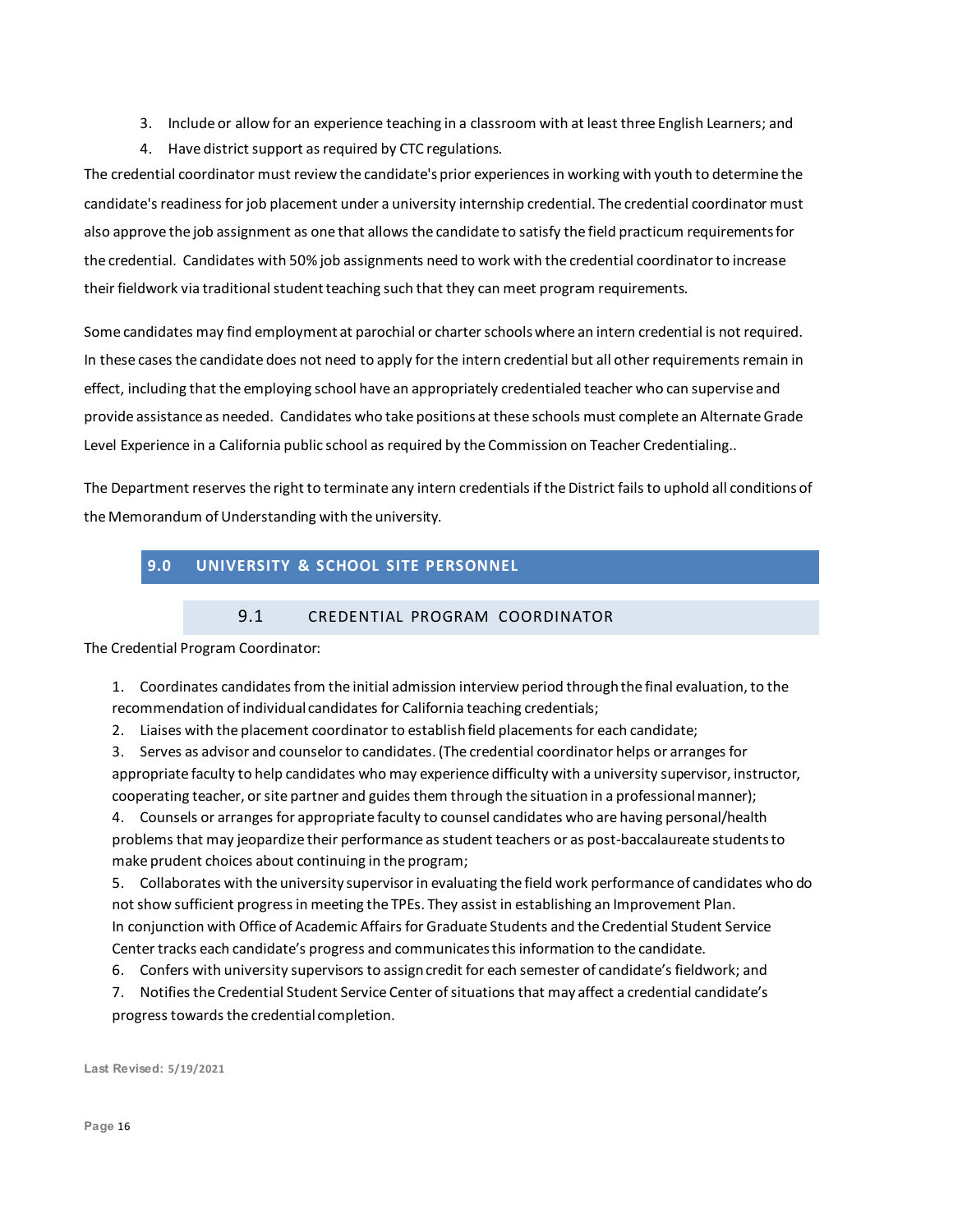# 9.2 PLACEMENT COORDINATOR

<span id="page-16-0"></span>The placement coordinator works with district office personnel, principals, vice-principals, department heads and teachers in arranging field placements each school semester. This requires individual contacts, school visitations, telephone calls, record keeping, and endless hours of coordination between the university and local school sites. Placement considerations are only given to geographic location, and documented special needs of candidates.

# 9.3 SCHOOL SITE ADMINISTRATOR

<span id="page-16-1"></span>The school site administrator assists the placement coordinator in making appropriate placements for candidates that meet state requirement. Important considerations in this regard include:

1. Content areas taught during the time the candidate is in the placement. Ideally, the site administrator will work with teachers if a schedule modification is required to accommodate the candidate's field experience requirements.

2. The candidate must have the opportunity to teach using a variety of teaching techniques regardless of the district-adopted curriculum. If the district uses a "scripted" curriculum, the candidate must have the opportunity to teach the content using a variety of other instructional techniques.

# 9.4 COOPERATING TEACHERS

<span id="page-16-2"></span>Cooperating teachers are integral to the development of new teachers. They serve as mentors, exemplars, and guides. Evaluate – create relationship- work with in classroom structure of CT invite candidates into culture of school. Candidate Role and Responsibilities

Candidates are the most important people in our program. As such, they are expected to give 100% participation to their professional preparation program wherein they develop the knowledge, skills, and guidance to become excellent teachers of California's elementary, middle, and secondary school students.

# 9.5 PROFESSIONAL OBLIGATIONS

<span id="page-16-3"></span>At all times, candidates must:

- 1. Adhere to the Teaching Code of Ethics (see appendix B)**;**
- 2. Exercise professional, respectful, and positive behavior;
- 3. Demonstrate cooperation, collegiality, and flexibility;
- 4. Receive feedback and suggestions genially; and
- 5. Exhibit the ability to successfully meet the TPEs.

<span id="page-16-4"></span>Failure to meet one's professional obligations may result in declassification from the program.

# 9.6 ATTENDANCE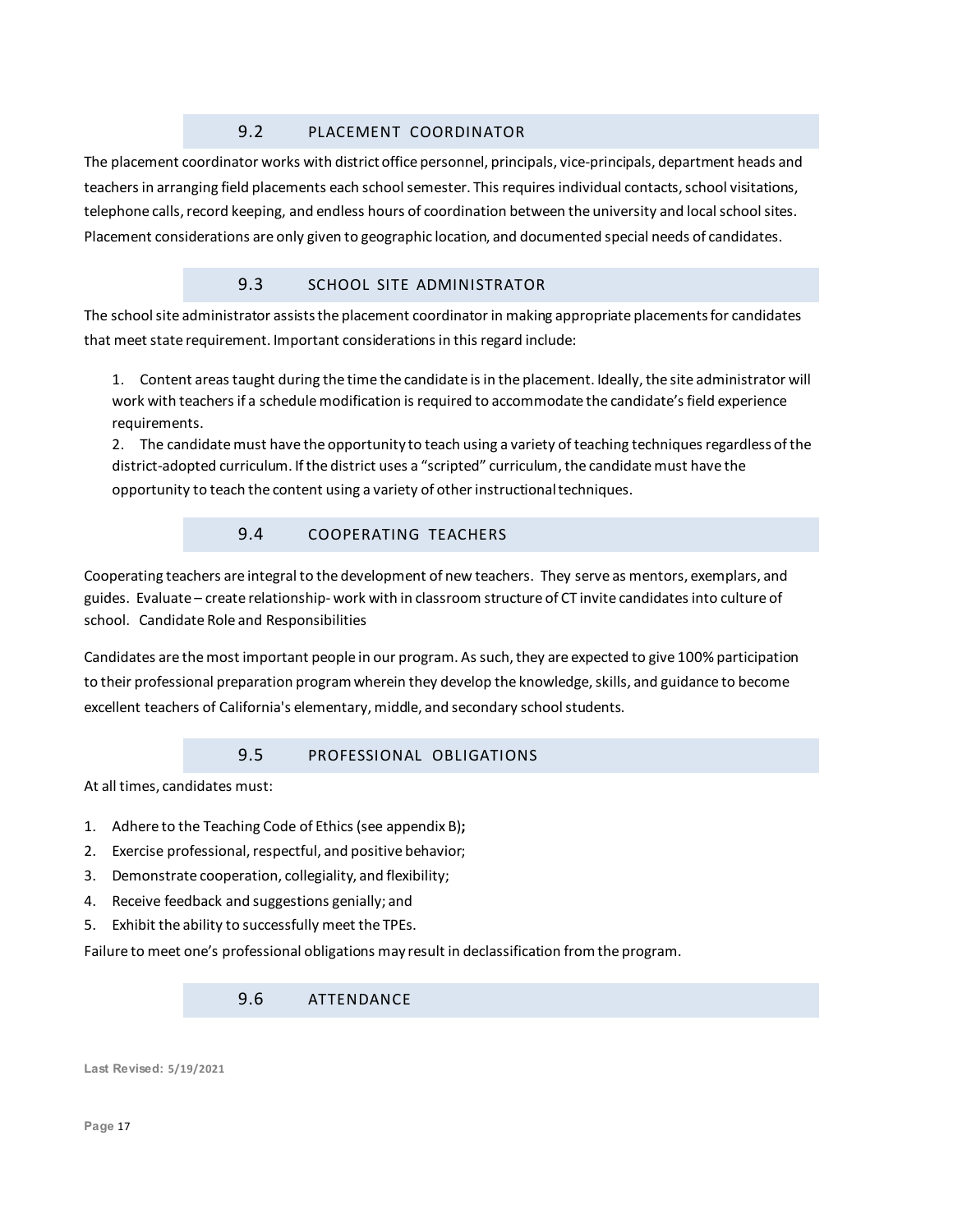Each candidate is expected to be on time and attend every class session, or event that is scheduled for his/her cohort. Each candidate is also expected to stay until he/she is dismissed.

As student teachers, candidates are expected to be at their placement sites all required days during the year. Arrangements for vacations, honeymoons, pilgrimages, etc., will not be made. Cooperating teachers may not approve such absences. If you have a major and important event that will take you away from your field experience placement, we recommend that you reapply in a year's time.

Candidates must also notify school site personnel and supervisor in advance of any absence from their field assignment. They must provide all instructional plans and materials to the school as required for the day.

Candidates are expected to schedule personal and professional appointments on their own time. Those who must miss a session of coursework or other scheduled event need to:

- 1. Notify their professor(s) and
- 2. Accept that their grade may be impacted as a result of their absence(s).

Candidates are responsible for all work covered in courses and are advised to connect with teammates to share notes and information. They should not ask their professors for individualized make-up instruction.

<span id="page-17-0"></span>*Failure to comply with any portion of this attendance policy may result in disqualification from the program.*

# 9.7 GUIDELINES FOR SUCCESS IN CSUEB'S PROGRAM

- 1. When in doubt about anything consult this handbook, most answers to your questions may be found there.
- 2. About the Program: This is a full time program. You will be very busy with field work and coursework. It is best not to work at an outside job while you are in the program..
- 3. Financial aid is available. Please contact the Financial Aid Office for questions regarding financial aid.
- 4. Check your horizon email daily. All important information from the Teacher Education Department, the Credential Student Service Center and your professors is transmitted via email. Be responsible.
- 5. Registration: You are required to properly register for all classes including field work. Please check the schedule online at www.csueastbay.edu. You must take all classes and field experience with your designated team. You may not take any other section of any class. Yourspot on Team courses is reserved until the first day of class. It is your responsibility to pay all fees and to register on time. Please contact the Teacher Education Department (510 885-3027) if you are blocked from registering.
- 6. If you miss the first day of class your instructor has to right to drop you. Being dropped from any courses may put your enrollment in the program at risk. It is your responsibility to register for the correct section and check back to confirm that you are registered.
- 7. This is NOT an individualized program. You are expected to take courses as scheduled. This means that you will be expected to take all courses with your Team and meet all CSUEB requirements.
- 8. The placement coordinators do all of the student teaching placements. There are too many requirements involved to have student teachers do their own placements. You will not be placed at a school where you have relatives. This may be convenient but it is usually not in your best interest.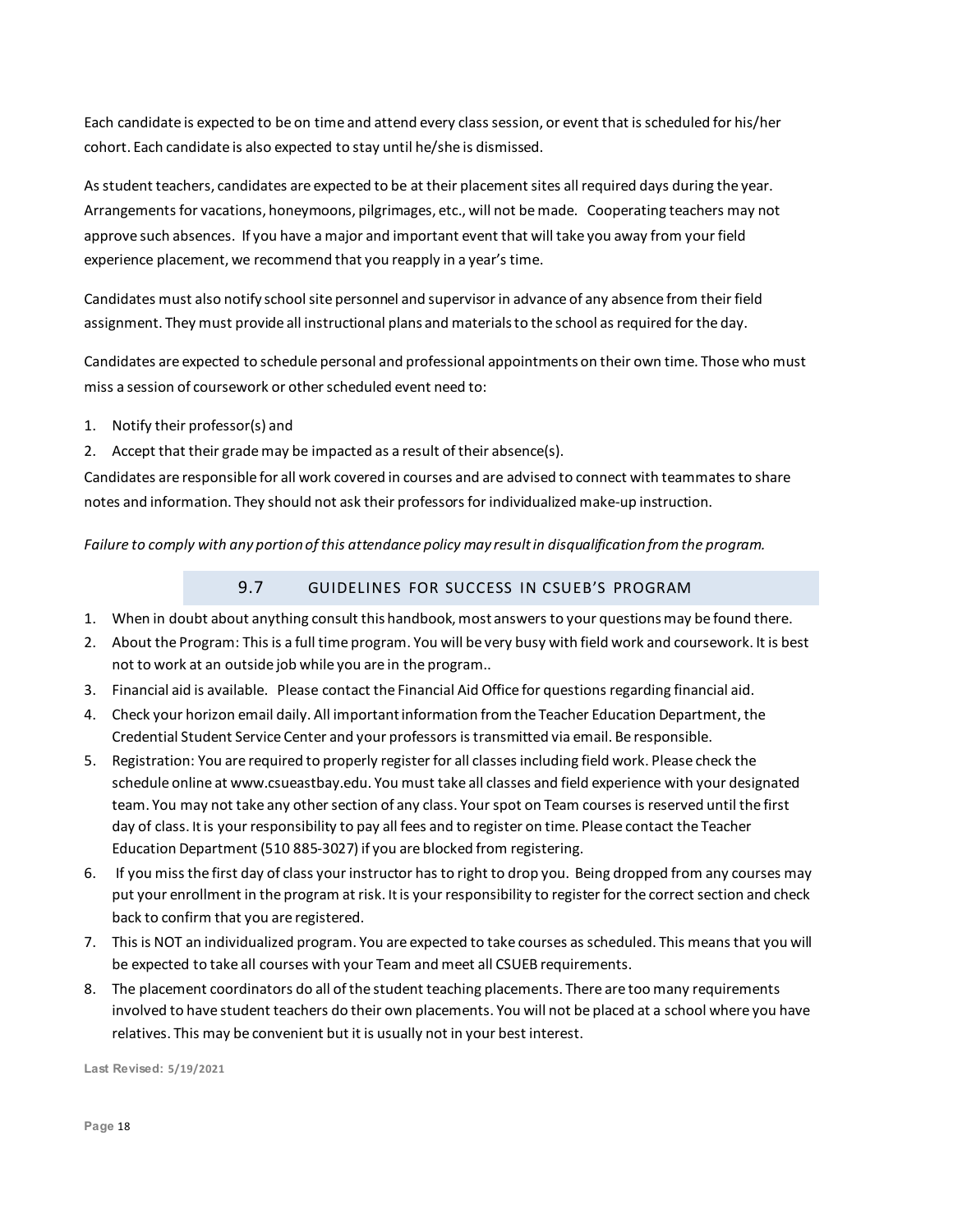- 9. INTERNSHIPS: You may only accept an internship position with the approval of the credential coordinator. All internship requirements must be met before this will be considered. Your internship cannot count for field work unless your placement has been approved and all papers are signed and on file.
- 10. Attendance is essential. Course instructors have the right to set their own attendance policies which means that they can take points off of your grade for lateness or absence regardless of the reason, (except pregnancy). Their policies and procedures will be in their course syllabus. The Memoranda of Understanding that schools and districts sign with the department state that they cannot require your attendance at school events if they conflict with university classes.

This means that interns and student teachers alike are expected to attend all class sessions on time and not leave early. They are to report for field experience according to the schedule given to them by the credential coordinator and follow the CSUEB schedule. Student teachers and interns may not deviate from these schedules without the permission of the credential coordinator and others that will be impacted by their absence. Failure to comply may result in disqualification from the program. Take care of personal business on your own time. Please be sure to schedule personal (including childcare, non-emergency medical) and professional appointments accordingly.

- 11. These are graduate level courses. You are expected to read the text, participate in class, write graduate quality papers, and take all tests and examinations on time. All papers must be typed and look professional. Do not expect to receive a grade of A, unless your work is of outstanding quality and you have attended all classes. The CSUEB Academic Honesty policy is strictly enforced. Among other things this means no plagiarism, falsifying data, cheating, copyright infringement or other misrepresentation,
- 12. Professionalism is essential. Keep an open mind and do not judge others, including cooperating teachers, professors and each other! Be friendly and helpful to others. Dress in a professional manner. Do not ever take a child or other unauthorized person to class, meetings or to field experience. Silence your cell phones during class.
- 13. Your behavior in public spaces and online is subject to scrutiny by your students, cooperating teachers, school site leaders, university instructors, parents, and potential employers. As an educator, you will be held to a higher standard. Use privacy controls. Do not "friend" students. . Do not publicly comment on your placement, students, instructors or colleagues. If your cooperating teacher uses the internet to communicate with students and wants you to do likewise get a separate email account, preferably through the school district. If you use a website to communicate with students separate it from any personal websites. Check with your school site policies on internet communication and follow them explicitly. Most schools have strict policies against posting student names or student photos on the internet.
- <span id="page-18-0"></span>14. Strive for excellence. Excellence means doing your very best under the given circumstances. We know that you will be very successful!

# <span id="page-18-1"></span>**10.0 DECLASSIFICATION POLICY & ACADEMIC DISHONESTY**

#### 10.1 DECLASSIFICATION FROM THE PROGRAM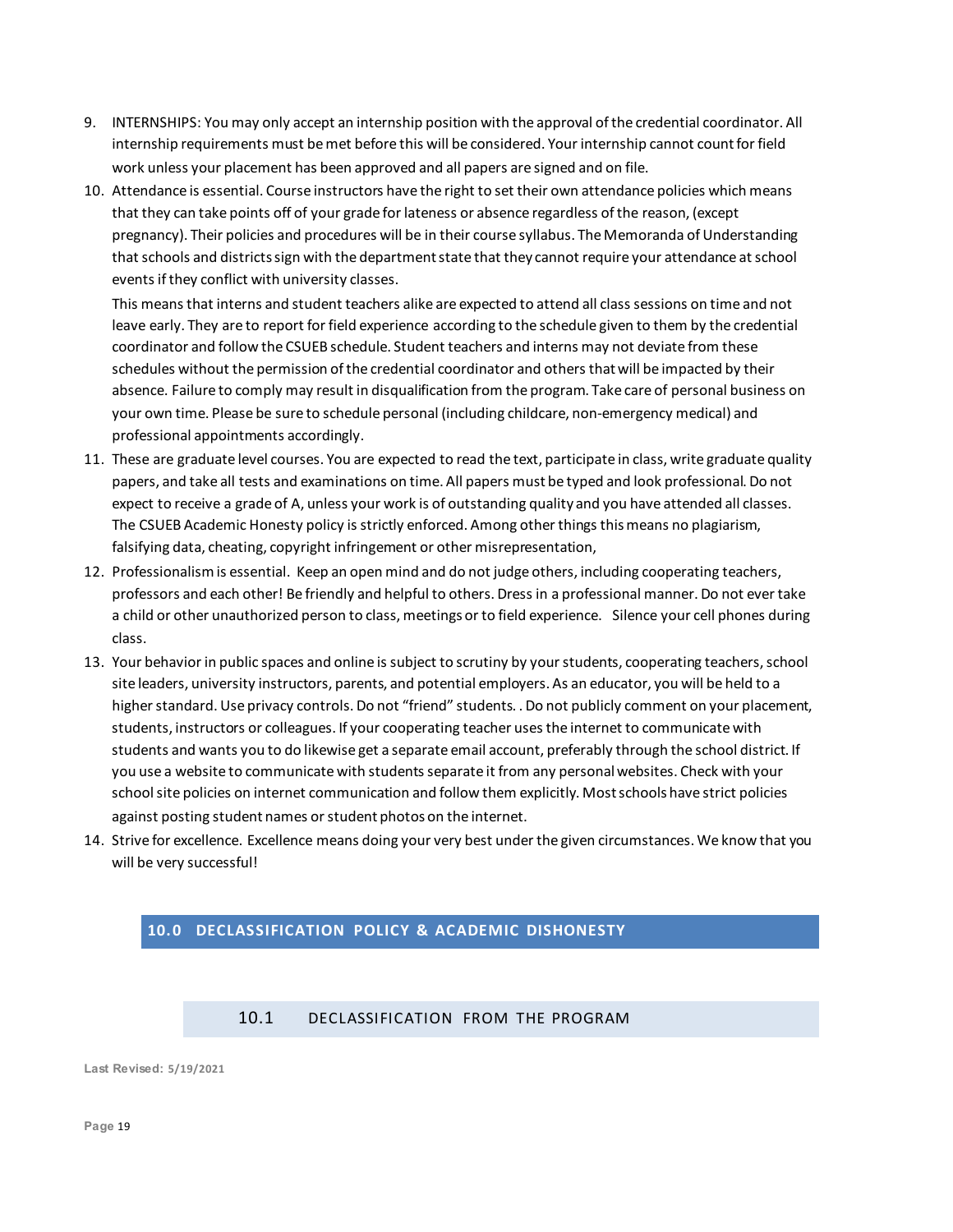The University Catalog outlines the policy on declassification: *A student may be declassified (dropped) from a graduate degree or credential program for a range of reasons, including, but not restricted to, unprofessional conduct; behavioral issues thatinterfere with the learning of others; failure to make progress toward the degree or program as set forth by the University and program policies; failure to meet grade requirements to maintain good standing in the program and/or University; and/or the department/program faculty determine that the student is*  incapable of completing degree requirements at the level expected of a graduate student in the discipline even if *the GPA is above a 3.0.*

*The declassification request must be initiated by the major department with support from the department/program chair and college dean or designee. Requests are submitted to the Office of Academic Programs and Graduate Studies for final action and official notification to the student and the Registrar's Office. The Office of Academic Programs and Graduate Studies will also determine if the student should also be academically or administratively disqualified from the University. If the student is not disqualified from the University and wishes to continue in the University, a declassified student must formally apply to another graduate program or apply as a second baccalaureate student. (Second baccalaureate status is closed for budget reasons until further notice.) Declassified students will not be permitted to enroll through regular University or Open University in any undergraduate or graduate courses in the program or degree from which they were declassified. Unless the declassificationwas related to conduct issues that interfere with campus interactions, declassified students are eligible to apply to a new program and be accepted as a student by the department/program. The student must be accepted to a new program no later than three quarters after being declassified; otherwise, the student must reapply to the University.*

A credential candidate or graduate student may be declassified for a range of reasons, including, but not restricted to the following.

- 1. A candidate fails to maintain a 3.0 GPA in program courses. The university may dismiss a candidate who is on academic probation.
- 2. If a candidate fails to achieve a specified level of performance in required field experience they may be declassified. See Procedures for unsatisfactory field experience.
- 3. If a candidate lacks subject matter competency they may be declassified.
- 4. If the school or school district requests that a candidate be removed from their placement they may declassified. A school or district is not obligated to provide rationales for removal.
- 5. If a candidate fails to demonstrate professional conduct toward any participant in the program, including university administrators, university faculty, university staff, university students, K-12 administrators, K-12 faculty, K-12 staff, and K-12 students they may be declassified.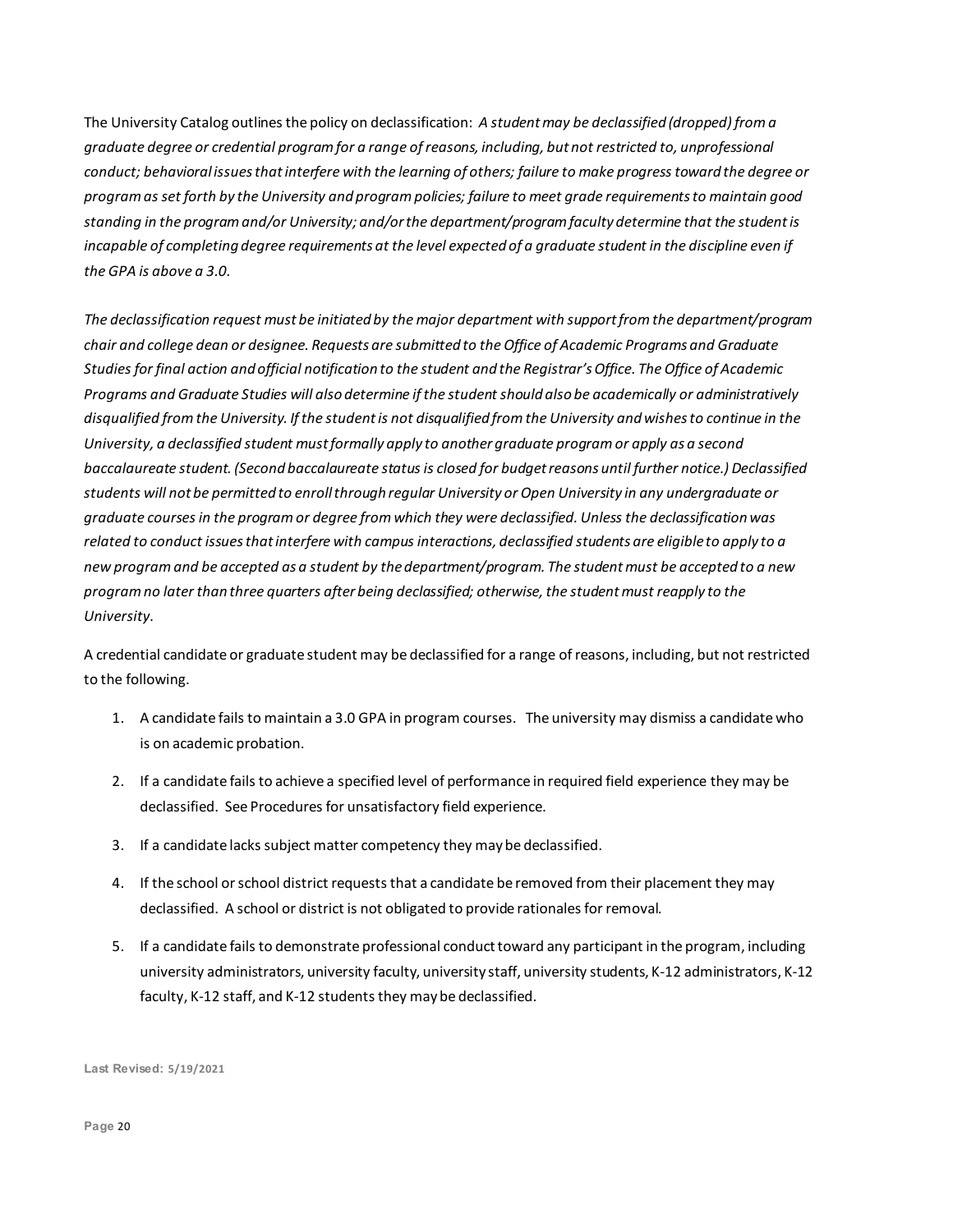6. If a candidate fails to adhere to published university policies.

#### Procedure:

The credential coordinator shall notify, in writing, a candidate subject to declassification. The notification memorandum shall do the following:

- 1. Cite the appropriate section of this policy,
- 2. Detail the specific behaviors that led to the declassification, and
- 3. Notify the candidate that they may appeal to the department chair within 10 calendar days.

Candidates may appeal declassification to the department chair, who upholds the decision or re-instates the candidate with or without conditions stated in writing. The department chair also informs the candidate that the decision can be appealed to the associate dean of the College within 10 days. If the associate dean upholds the declassification, he/she requests in writing that the Office of Academic Programs and Graduate Studies (APGS) take final action and notify the candidate and the Registrar's Office.

A candidate who has been declassified is not eligible to reapply to the declassifying program but may apply to other programs at CSUEB.

Declassified candidates will receive official notification of declassification from CSUEB's Academic Programs and Graduate Studies. Dismissed candidates must withdraw from the university and must immediately notify the Financial Aid Office and return all funds disbursed directly to you and/or credited to your candidate account. A full explanation of the Drop & Withdraw Policy is found a[t http://www20.csueastbay.edu/candidates/financing-your](http://www20.csueastbay.edu/students/financing-your-education/fin-aid/drop-withdraw-policy.html)[education/fin-aid/drop-withdraw-policy.html.](http://www20.csueastbay.edu/students/financing-your-education/fin-aid/drop-withdraw-policy.html)

# 10.2 ACADEMIC DISHONESTY

<span id="page-20-0"></span>The university, like all communities, functions best when its members treat each other with honesty, fairness, respect and trust. Deception for individual gain is an offense against the members of the entire community. The Teacher Education Department adheres to all university rules regarding academic dishonesty, and feels a particular responsibility to require the utmost professional accountability and academic honesty from candidates in our teaching programs. Whenever dishonesty occurs, your instructor will take appropriate action and file an "Academic Dishonesty Incident Report" detailing the infraction and the action taken. The report will be filed in the Academic Affairs Office, and you will receive a copy. The report will remain on file for five years or until you graduate, whichever comes first. If the office receives two or more reports on an individual, the Candidate Disciplinary Officer is notified.

Depending on the circumstances, you may: (a) be warned; (b) be required to resubmit work or retake an exam under specified conditions and with a possible grade penalty; (c) have your grade adjusted for the assignment; or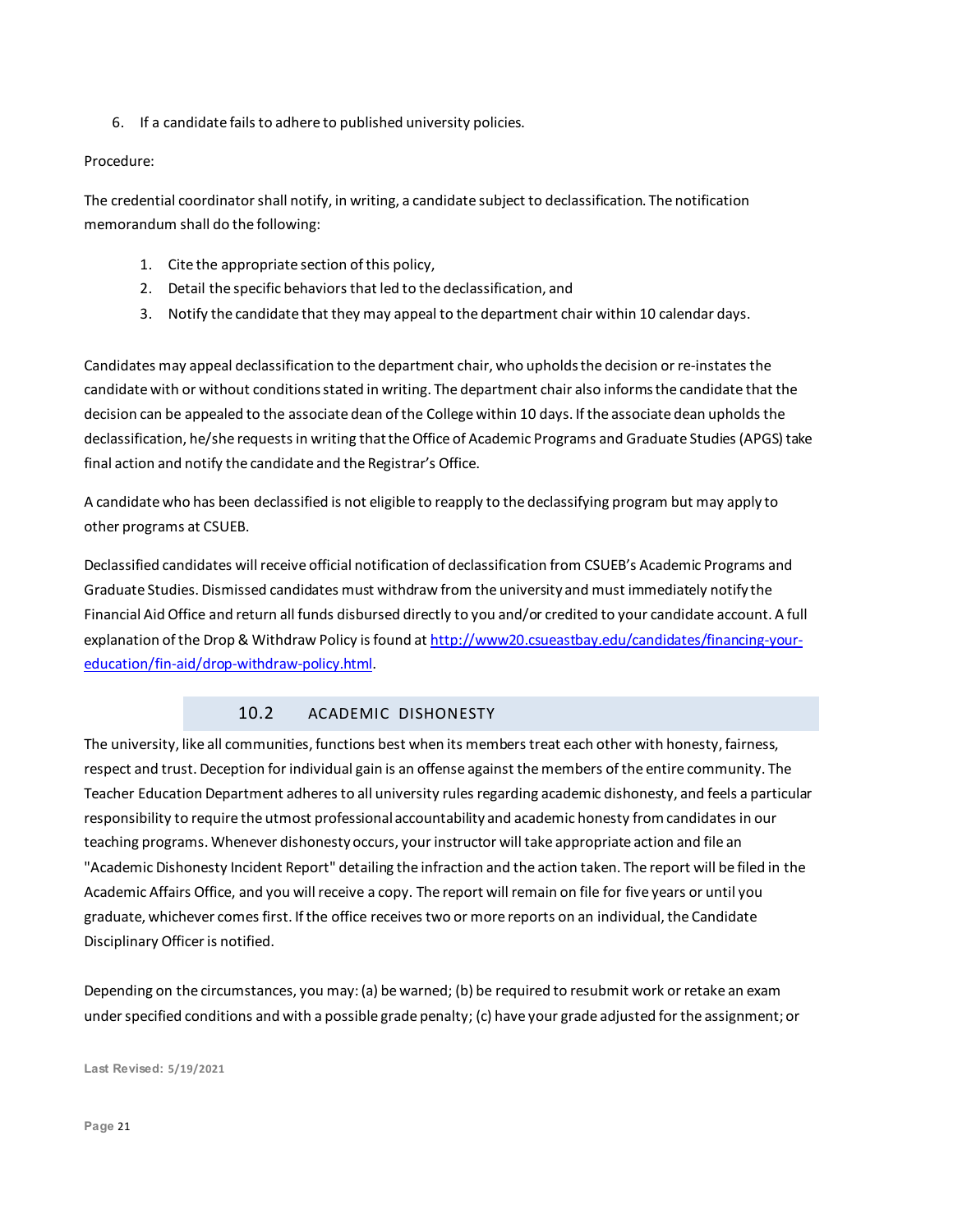(d) have your grade adjusted in the course, including assignment of an "F" at the discretion of the faculty. If the course grade is adjusted, it is not subject to Grade Forgiveness.

You may appeal an instructor's action to the Fairness Committee. Your appeal of an instructor's academic sanction is governed by the "Fairness Document."

Depending upon the severity of the offense or the number of offenses, the instructor may directly refer the instance of academic dishonesty to the Candidate Disciplinary Officer to determine if further action is necessary. (In any instance of academic dishonesty, however, whereby an academic sanction is imposed, the instructor will file an "Academic Dishonesty Incident Report." See three paragraphs above.) At the discretion of the Candidate Disciplinary Officer, administrative sanctions such as warning, probation, suspension, or expulsion may be imposed. As prescribed in Executive Order 970, Article V. Sanctions, paragraph 5 entitled Record Discipline, "Probation is entered on a candidate's transcript, with its beginning and end date, for the period of time that the probation is in effect. Suspension is entered on the candidate's transcript, with the beginning and end date, for the period of time that the suspension is in effect, but remains on the transcript permanently if the suspension is for longer than one academic year." Expulsion is entered on the candidate's transcript permanently along with the date it takes effect. (If an appeal to the Fairness Committee regarding an academic sanction imposed by the instructor is pending, action by the Candidate Disciplinary Officer will be postponed until after the adjudication of the appeal.)

<span id="page-21-0"></span>The complete text of Title 5, section 41301 of the California Code of Regulations and of Chancellor's Executive Order 970 can be accessed on the Judicial Affairs website at [http://wwwsa.csueastbay.edu/~jaf/.](http://wwwsa.csueastbay.edu/%7Ejaf/)

# **11.0 TEACHER PERFORMANCE ASSESSMENT – EDTPA**

Senate Bill 1209 (effective January 1, 2007), requires all Single Subject and Multiple Subject candidates to pass a Teacher Performance Assessment prior to being recommended for a California Teaching Credential. California State University, East Bay administers the edTPA to meet this mandate.

CSUEB Candidates submit the edTPA Teaching Event during their finalsemester in the program. The Teaching event entails planning a learning segment of about one week (approximately 3-5 lessons), including learning objectives for both the curriculum content and the development of academic language related to that content. Candidates submit lesson plans, copies of instructional and assessment materials, video clip/s of their teaching, a summary of whole class learning, and an analysis of candidate work samples. Candidates also write commentaries describing the teaching context, analyzing their teaching practices, and reflecting on what they learned about their teaching practice and candidate learning.

Multiple Subject candidates complete the edTPA Elementary Education Teaching Event.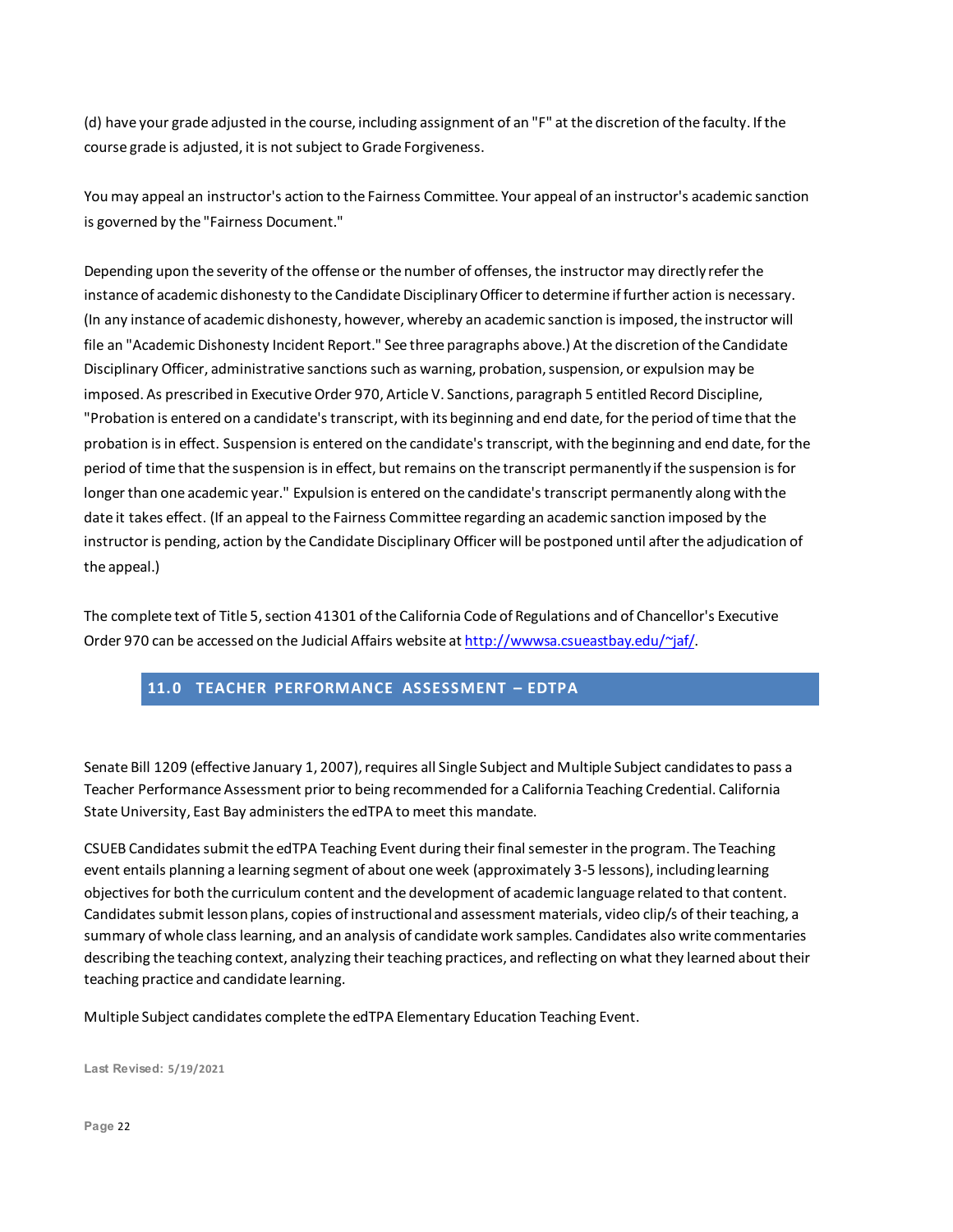<span id="page-22-0"></span>edTPA is administered by Pearson. Submission fees and deadlines are found on the edTPA webpages located at the departmental webpage.

# **12.0 CALIFORNIA TEACHING PERFORMANCE EXPECTATIONS**

The state has determined that the Teacher Performance Expectations (TPEs) represent the skills all teachers must possess in order to educate all of California's students. As a candidate, you must demonstrate competency through meeting the TPEs set out by the Commission on Teacher Credentialing (CTC) in order to receive a credential or license from the state of California. Over the course of the program there is a continuum of learning in which you are introduced to and will have opportunities to practice and apply the TPEs as you prepare to move into your own classrooms.

<span id="page-22-1"></span>The complete TPEs can be found at https://www.ctc.ca.gov/docs/default-source/educatorprep/standards/adopted-tpes-2016.pdf?sfvrsn=8cb2c410\_0

# **13.0 CREDENTIAL CANDIDATE SERVICE CENTER (CSSC)**

Credential Candidate Service Center (CSSC) supports all credential programs at CSUEB. It is important to familiarize yourself with CSSC's main services:

- Advisement regarding credential requirements in all programs;
- Initial screening for credential program requirements;
- Housing of candidate records;
- Monitoring of progress towards credentials;
- Verification of credential program completion;
- Making the official credential recommendation to the Commission on Teacher Credentialing (CTC).

<span id="page-22-2"></span>The CSSC can be reached at [credentials@csueastbay.edu](mailto:credentials@csueastbay.edu) or 510 885-

# 13.1 MAINTENANCE OF CANDIDATE CREDENTIAL FILES

In general, credential files that are kept in our office are retained for up to seven years beyond the term of program completion or for one year after non-enrollment (if you have not completed the program), whichever occurs first. Re-admission is subject to the prevailing requirements for entry into the program. Acceptance is not automatic. Re-admitted candidates join a new team and complete their coursework with the new team. They are also subject to all of the credentialing requirements of the new team. Re-admitted candidates are not permitted to deviate from their new team's schedule.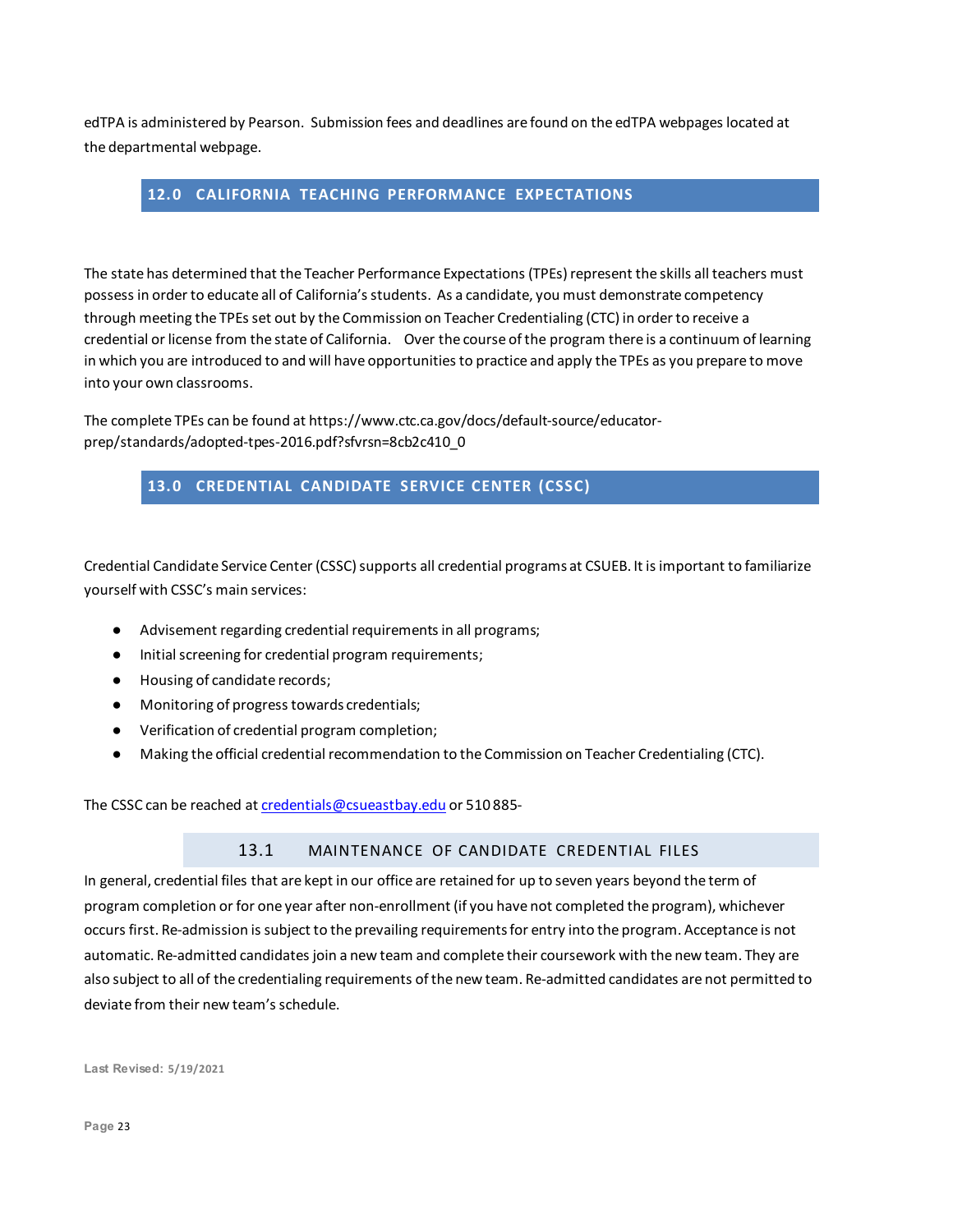If a credential candidate moves from the teaching credential program to another credential program, the admissions documents DO NOT automatically get transferred to the new program. Please check with the prospective program to verify whether original or photocopies will be acceptable. If photocopies are acceptable, please follow the CSSC procedures regarding how to request copies of items from a credential file. The procedures along with most credential forms and documents are found on CSSC's website under the link for *Credential Forms and Documents*.

#### 13.2 FINAL CREDENTIAL PROCESSING

<span id="page-23-0"></span>For all credential programs and types, please review the instruction sheet found on CSSC's website to confirm the list of items required for the credential. You do not need to resubmit any document that was previously submitted for program admissions.

The CTC has instituted a policy whereby all universities are required to submit credential applications online. In the final semester of the program, candidates should remit documents required for the credential recommendation to CSSC. The issuance date for the credential will be the last day of the quarter or the last day that an outstanding item was met, whichever is later.

A valid email address and Visa or MasterCard debit/credit card is required to apply for a credential. Our office will submit your application online to CTC upon verification that all requirements have been completed. You will be notified via email by CTC for your payment and additional information. After receiving this information, CTC will issue you an electronic document for you to print. This is your official verification that you will be issued a credential, and you will not receive a hardcopy of your credential document. **The official credential will be posted on the CTC's website[, www.ctc.ca.gov.](http://www.ctc.ca.gov/)**

# 13.3 VERIFICATION OF CREDENTIAL ELIGIBILITY

<span id="page-23-1"></span>If a prospective employer is in need of verification of a credential, a candidate may request a letter of good standing from CSSC. These letters are processed along with all credential processing, so please plan carefully to meet any necessary deadlines. More information on the required steps to obtain credential verifications, including Out-of-State Verifications, are found at[: http://www20.csueastbay.edu/ceas/cssc/admitted/verification.html.](http://www20.csueastbay.edu/ceas/cssc/admitted/verification.html)

#### 13.4 THE CREDENTIAL FILING PROCESS

<span id="page-23-2"></span>● Please submit the required materials as a complete packet either by mail or in person to the Credential Candidate Service Center in AE 235. Note: It is your responsibility to make sure you have completed all the necessary items in order to begin the application process. Keep in mind that incomplete items will create delays in the processing of your credential. The list of required materials is found on the credential application packet. You can obtain the credential application online at CSSC's website under the *Credential Forms and Documents* link.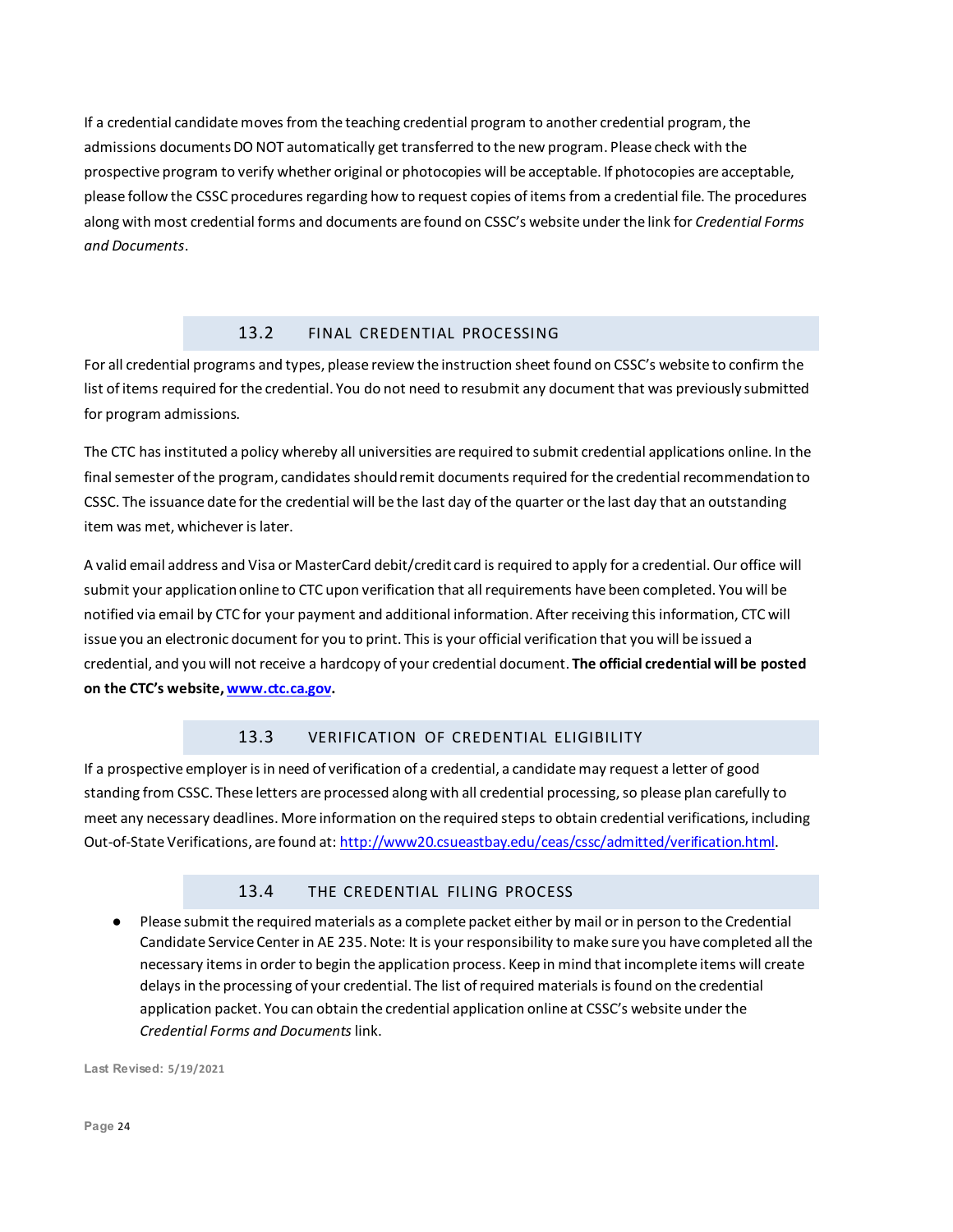- The Credential Candidate Service Center will check documents, verify eligibility and recommend for the credential. Requests will be processed in the order in which they are received. Depending upon volume, it may take several weeks before your application is processed. Requests submitted with coursework in progress will be partially processed, then held. Processing will be completed at the end of the quarter when grades are posted and all requirements have been met. If additional documentation is required, you will be notified in via email or on the phone.
- Once the Credential Candidate Service Center has submitted the online recommendation you will be emailed by CTC to complete the personal and professional fitness questionnaire and payment portions of the process. Usually within a day, CTC will forward you a payment confirmation number. Provided there are no extenuating circumstances, CTC will send you an email confirming that the credential has been issued. You may want to print this "issuance" email for employment purposes. The web version of your document is considered the official document. It is your responsibility to confirm accuracy. Contact our office immediately if there are errors.
- <span id="page-24-0"></span>● Your credential and all information relating to it will appear on the Commission website as granted once processing by CTC is complete.

# **15.0 SUBSTITUTE TEACHING AND STRIKE POLICY**

#### **Candidates may serve as substitute teachers under the following conditions:**

- 1. The candidate must complete: a district teaching position application; a 30-Day Emergency Substitute Teaching Permit application through the school district; and other requirements as specified by the district
- 2. Candidates may serve as substitutes for their cooperating teacher. Candidates may serve as substitutes for other teachers if the assignment does not conflict with their regularly scheduled field work.
- 3. Candidates must be paid for their work as substitute teachers. If candidates are not paid they should contact the Department Chair immediately.
- 4. It is the responsibility of the candidate to make sure that substitute teaching does not interfere with university coursework.
- 5. Substitute assignments over five contiguous days must be approved by the Program Coordinator.

#### **Student Teachers- Strike Situation Policy**

If the teachers in a school district are involved in a strike, then the field experience placements in that district shall be suspended. Candidates shall no longer go to their school sites during the period of the strike. Candidates should contact the credential coordinator. If the length of the strike will make it impossible for candidates to fulfill the requirements of that field placement, they will be reassigned. In this case, field experience refers to assignments made by CSUEB. This policy does not pertain to paid or volunteer services outside the scope of the student teaching assignment.

#### **Interns/Candidates Teaching under Emergency Credentials – Strike Situation Policy**

Candidates teaching under emergency credentials and interns are employees of a school district. During collective bargaining, they must decide for themselves whether or not they will take part in any action, including a strike,